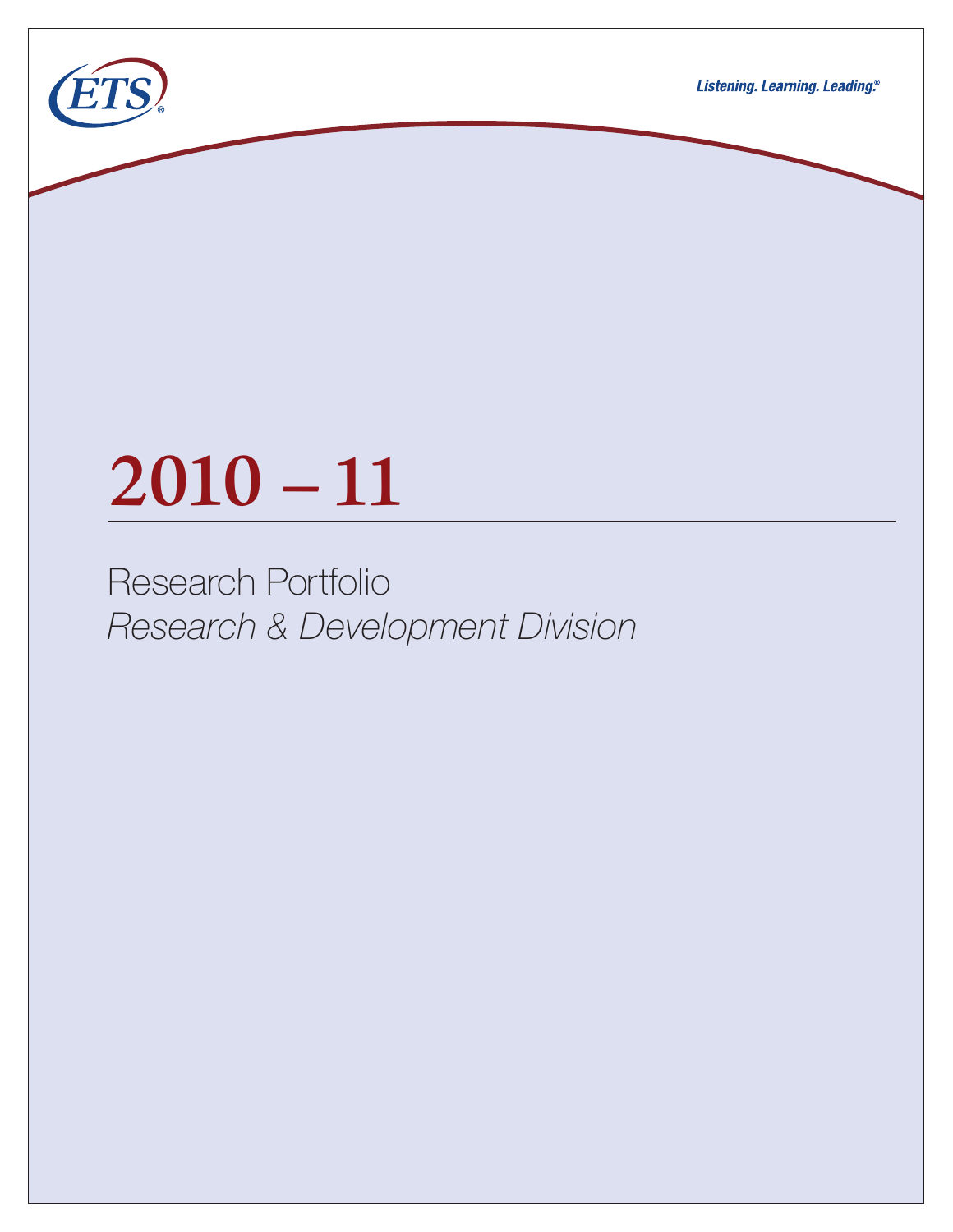

Copyright © 2010 by Educational Testing Service. All rights reserved. ETS, the ETS logo, LISTENING. LEARNING. LEADING., E-RATER, GRE, KEEPING LEARNING ON TRACK, TOEFL and TOEIC are registered trademarks of Educational Testing Service (ETS). EXADEP, KLT, PRAXIS, and TOEFL IBT are trademarks of ETS. SPEECHRATER is a service mark of ETS. All other trademarks are property of their respective owners.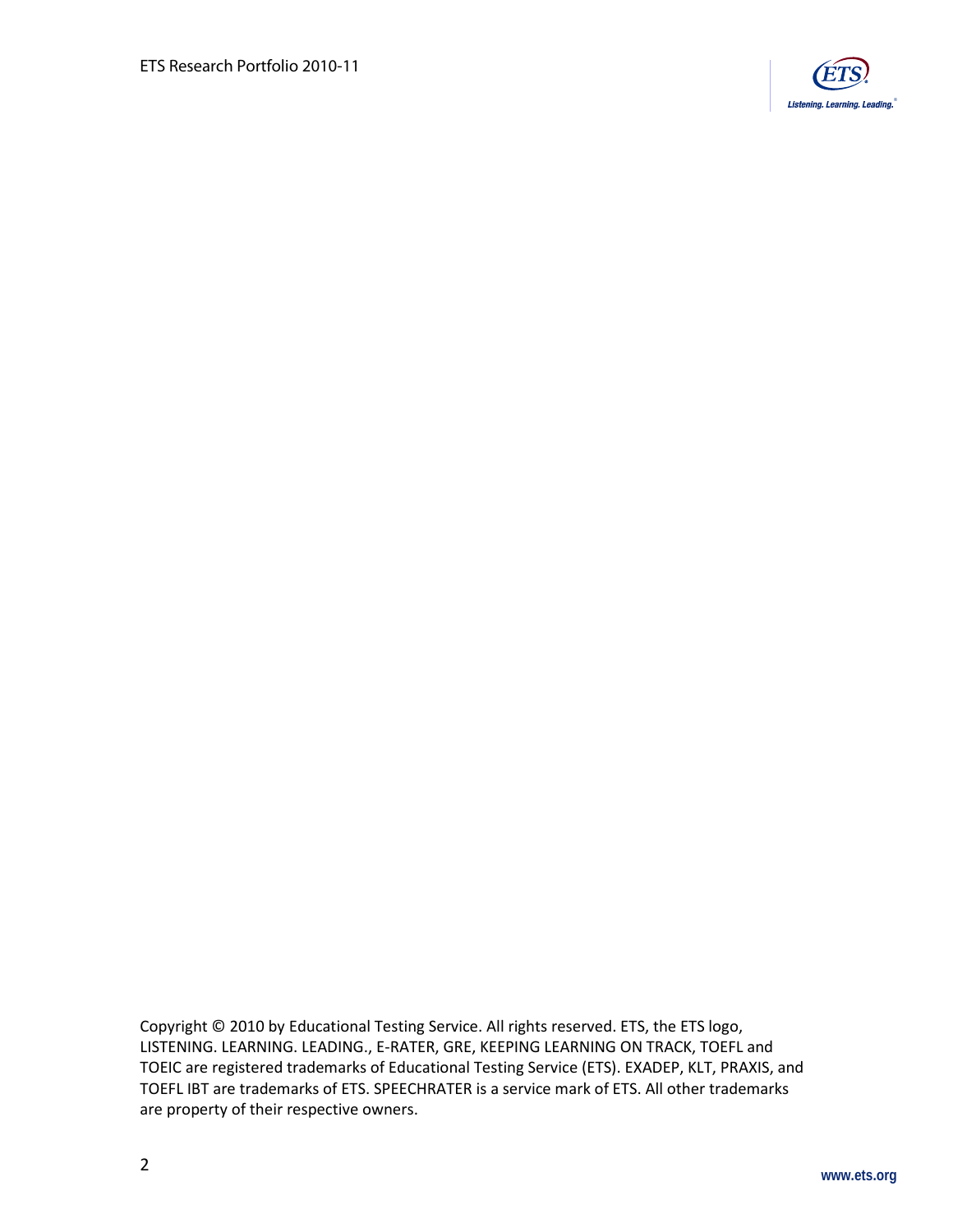

# **Research ETS R&D is conducting in 2010-11**

This document describes the breadth of the research that the ETS Research & Development division is conducting in 2010. This portfolio will be updated in early 2011 to reflect changes to existing projects and new projects that were added after this document was completed.

The research described in this portfolio falls into three large categories:

- (1) [Research supported by the ETS Strategic Research Investment;](#page-3-0)
- (2) Research [funded by testing programs at ETS;](#page-11-0) and
- (3) [Research funded by external governmental and private agencies.](#page-18-0)

Within each category, this portfolio provides information about active research projects, the focus and purpose of the research, and the R&D staff members responsible for it. There is also discussion of why the research is important — how it is aligned with ETS's mission and how it builds organizational knowledge and capability.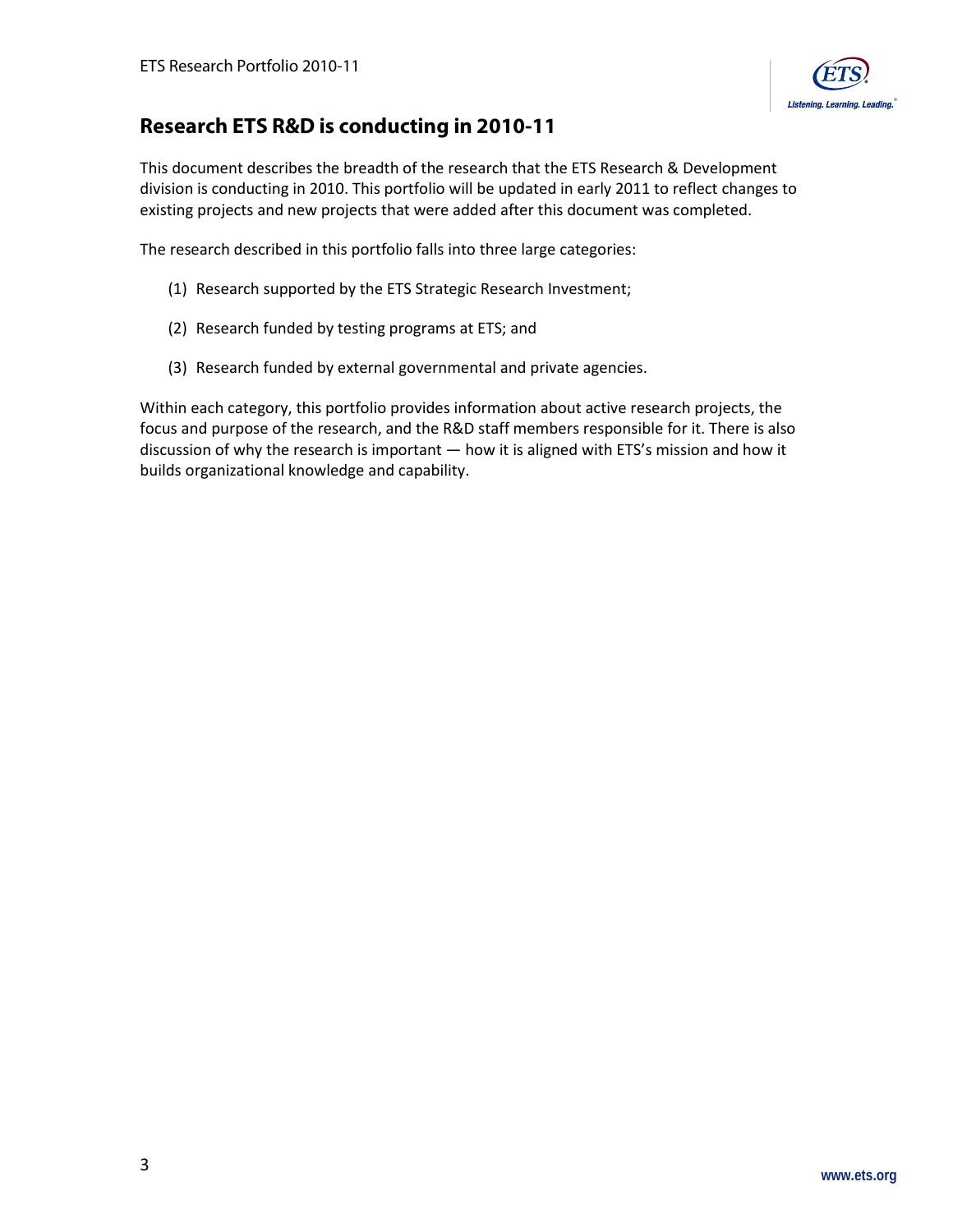

# <span id="page-3-0"></span>**Section I: Initiatives With Funding from the ETS Strategic Research Investment**

The Investment supports research at ETS that is aligned with the need to *innovate*. In 2010, the Investment is supporting 11 initiatives:

- 1. Equating and [Applied Psychometrics](#page-5-0)
- 2. [Foundational Statistical and Psychometric Research](#page-4-0)
- 3. [Psychometric Infrastructure](#page-6-0)
- 4. Cognitively [Based Assessment of, for, and as Learning](#page-10-0)
- 5. [New Constructs](#page-9-0)
- 6. [English Language Learning](#page-8-0)
- 7. [Validity](#page-7-0)
- 8. [Understanding and Enhancing Teaching](#page-9-0)
- 9. [Constructed-Response Design and Scoring](#page-7-0)
- 10. Test Development [Quality, Efficiency and Innovation](#page-6-0)
- 11. [Technology in Assessment](#page-4-0)

This list of initiatives will be updated in early 2011.

These initiatives fall into three categories, each aligned with a component of innovation: (1) pioneering research to create new knowledge and new capabilities; (2) using R&D knowledge and capabilities to maintain and enhance ETS's existing assessments in order to ensure their ongoing quality; and (3) using R&D knowledge and capabilities to contribute to the development of new assessments. The work in these categories is interrelated. The new knowledge and capabilities generated in the first category are intended to help "feed" R&D's contributions to both new product development and the enhancement of existing products. Brief descriptions of each 2010 initiative follow.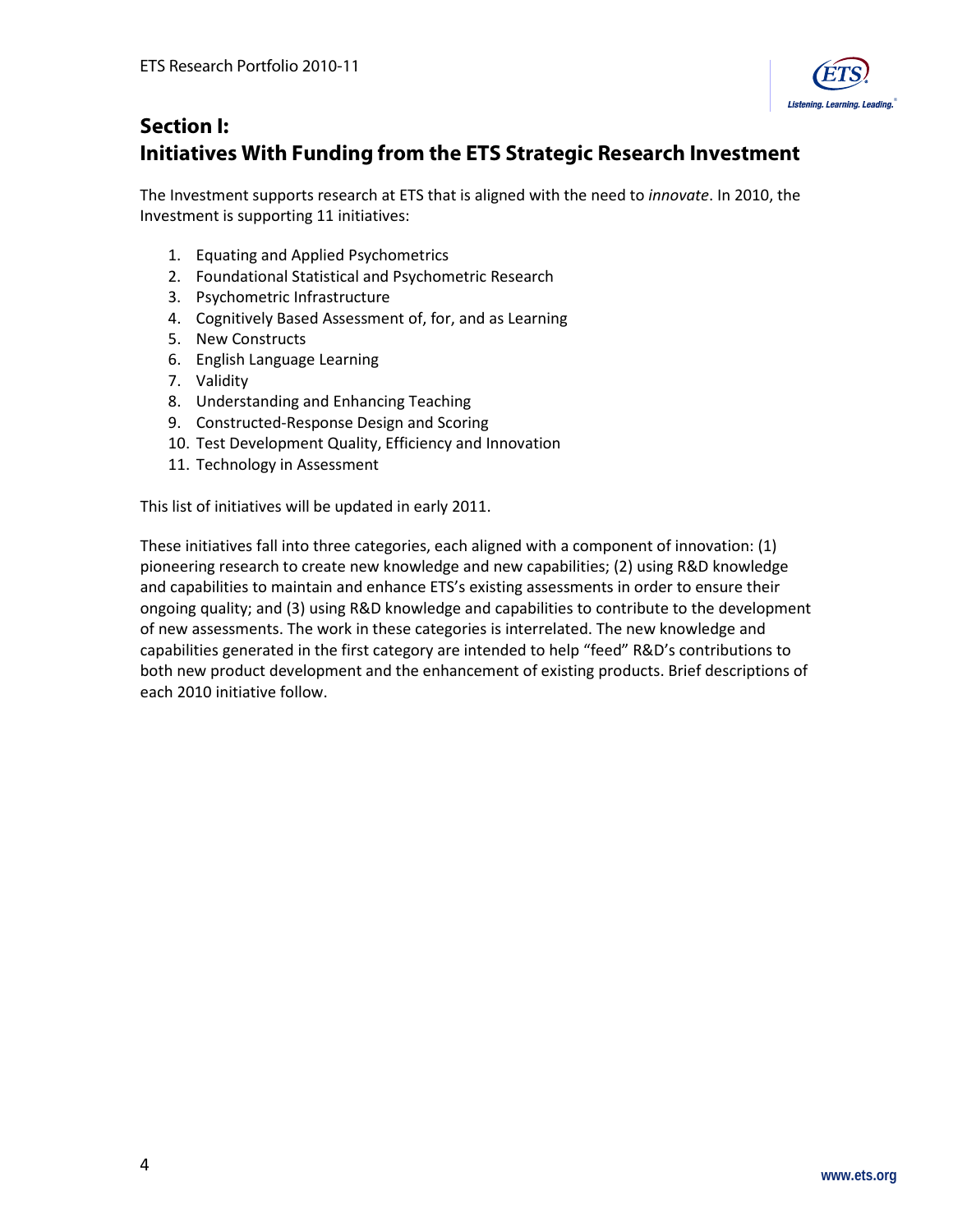

| <b>Initiative</b>                                           | <b>Description</b>                                                                                                                                                                                                                            | Why is this research important?                                                                                                                      | <b>ETS contacts</b>                             |
|-------------------------------------------------------------|-----------------------------------------------------------------------------------------------------------------------------------------------------------------------------------------------------------------------------------------------|------------------------------------------------------------------------------------------------------------------------------------------------------|-------------------------------------------------|
| Foundational<br>Statistical and<br>Psychometric<br>Research | This initiative aims to develop and continuously improve<br>upon statistical and psychometric methodologies required<br>to advance ETS's products and services. The initiative<br>primarily focuses on improving:                             | To ensure that the methodology<br>used in psychometric operations is<br>defensible and efficient in both a<br>computational and statistical<br>sense | Shelby Haberman &<br><b>Matthias von Davier</b> |
|                                                             | Continuous testing<br>Estimation and use of latent-variable models in<br>testing applications                                                                                                                                                 | To advance the field of<br>educational measurement                                                                                                   |                                                 |
|                                                             | The quality of subscore information                                                                                                                                                                                                           |                                                                                                                                                      |                                                 |
| Technology in<br>Assessment                                 | This initiative aims to explore the use of technology to<br>fundamentally improve assessment-from item design<br>through delivery, scoring and reporting. In 2010 the<br>initiative will focus on:<br>Test delivery on user-supplied hardware | To build foundational knowledge<br>to eventually increase:<br>a) productivity<br>(by improving test development<br>and scoring)                      | Mike Wagner                                     |
|                                                             | Applications of multiprocessor and cloud computing                                                                                                                                                                                            | b) quality<br>(by developing new ways of<br>delivering items that gather more<br>accurate and richer information)                                    |                                                 |

# <span id="page-4-0"></span>*A. Initiatives that conduct pioneering research to create new knowledge and capabilities*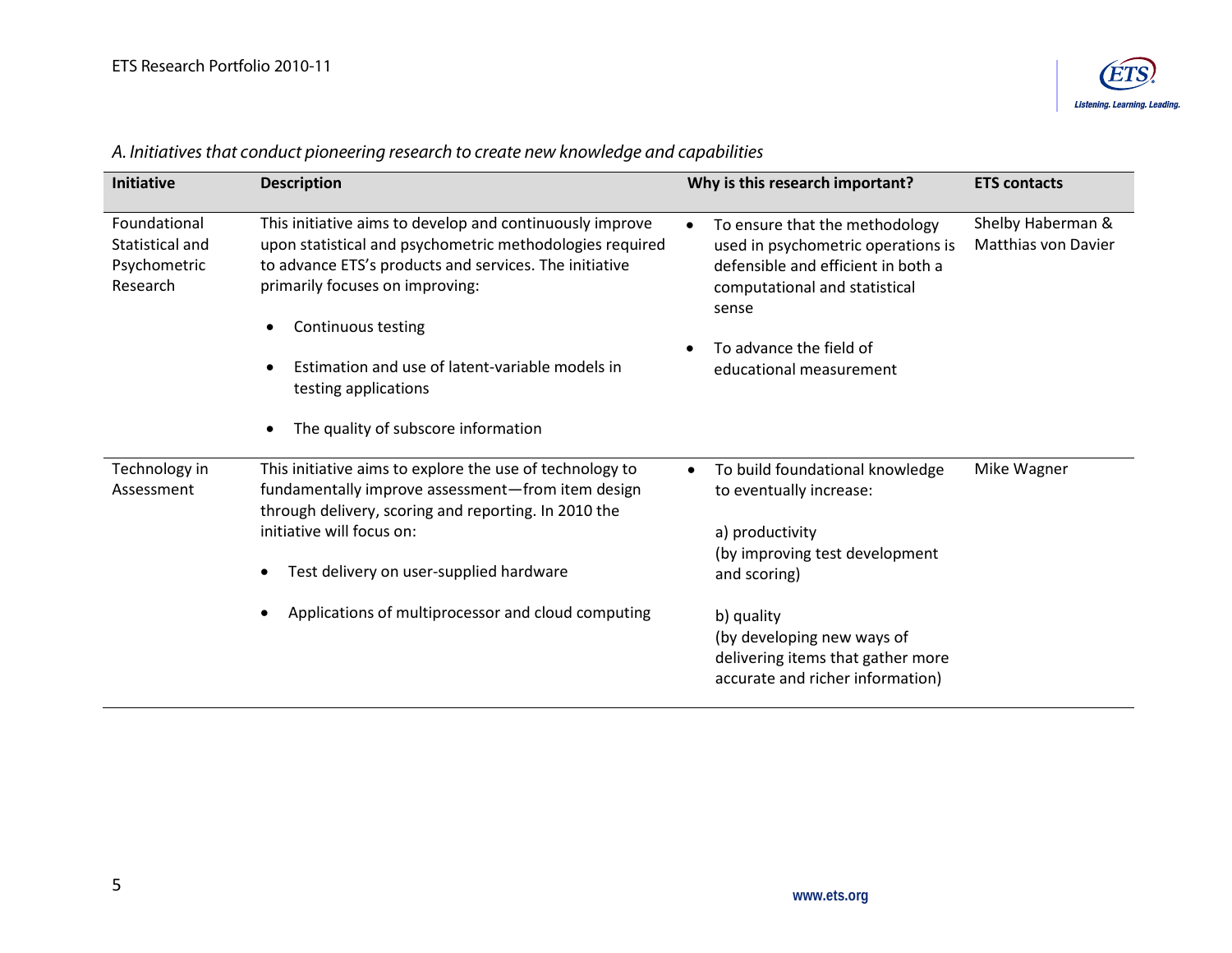

<span id="page-5-0"></span>*B. Initiatives that use R&D knowledge and capabilities to maintain and enhance ETS's existing assessments to ensure their ongoing quality* 

| Initiative                               | <b>Description</b>                                                                                                                                                                   | Why is this research important?                                                    | <b>ETS contacts</b>                 |
|------------------------------------------|--------------------------------------------------------------------------------------------------------------------------------------------------------------------------------------|------------------------------------------------------------------------------------|-------------------------------------|
| Equating<br>and Applied<br>Psychometrics | This initiative aims to develop and apply psychometric and<br>statistical methods and capabilities that are necessary to<br>ensure the equity and fairness—and to improve the        | To ensure the quality, equity, and<br>fairness of assessments                      | Alina von Davier &<br>James Carlson |
|                                          | efficiency-of ongoing testing programs. The initiative's<br>primary focus is on equating. However, research on other<br>applied methodologies is also included. The initiative will: | To enhance the efficiency of<br>testing programs                                   |                                     |
|                                          | Identify methodologies to ensure the stability and<br>$\bullet$<br>meaning of reported scores over time                                                                              | To help clients better understand<br>how analyses results should be<br>interpreted |                                     |
|                                          | Improve current equating and linking methodology<br>$\bullet$<br>(comparing equating methods, evaluating smoothing<br>methods, and studying effects of sampling on<br>equating)      |                                                                                    |                                     |
|                                          | Improve analysis related to subscore reporting<br>$\bullet$                                                                                                                          |                                                                                    |                                     |
|                                          | Improve communication of analyses results to clients                                                                                                                                 |                                                                                    |                                     |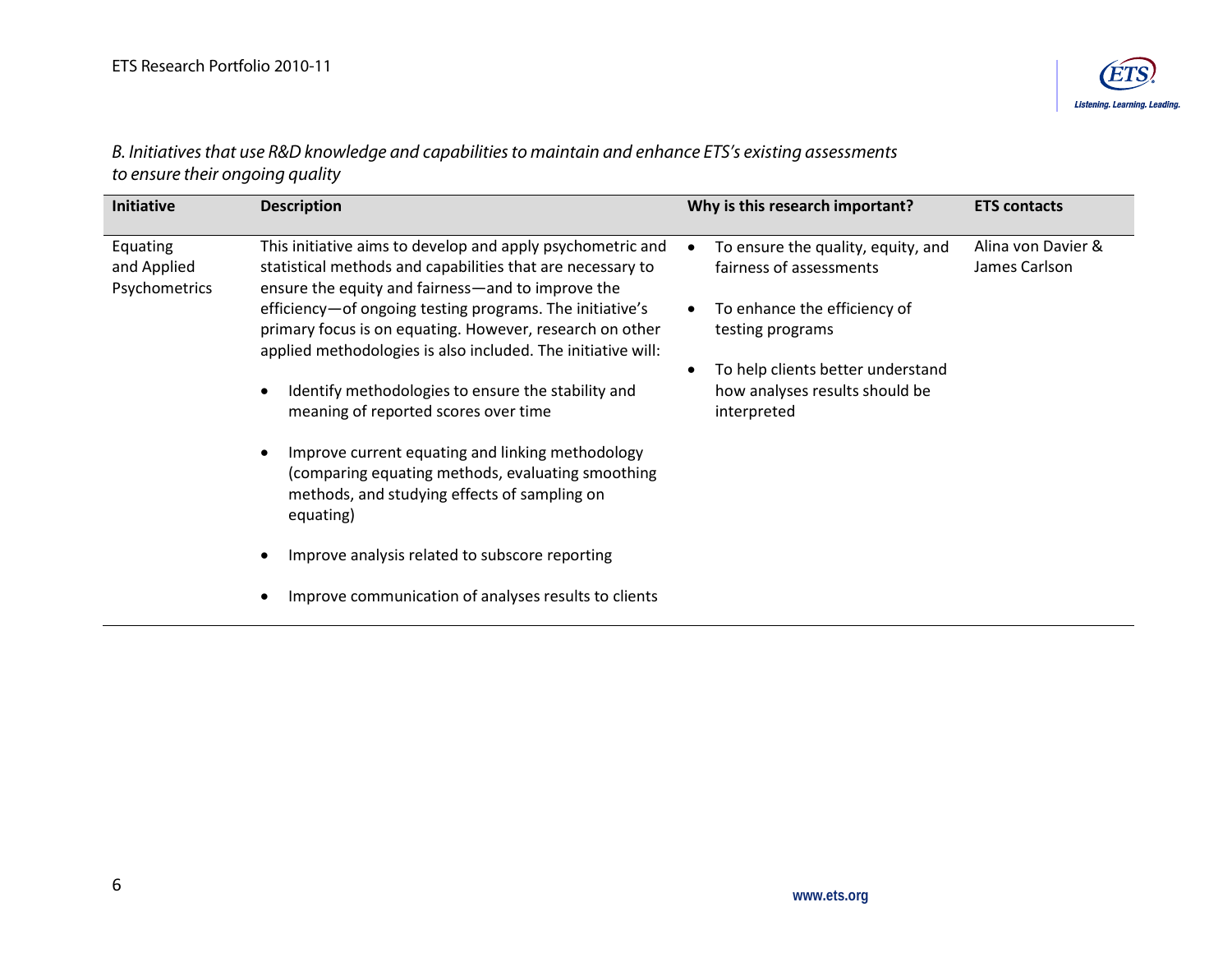

<span id="page-6-0"></span>

| Initiative                                                              | <b>Description</b>                                                                                                                                                                            | Why is this research important?                                                                                                        | <b>ETS contacts</b>              |
|-------------------------------------------------------------------------|-----------------------------------------------------------------------------------------------------------------------------------------------------------------------------------------------|----------------------------------------------------------------------------------------------------------------------------------------|----------------------------------|
| Psychometric<br>Infrastructure                                          | This initiative focuses on the development of<br>statistical/psychometric infrastructure to increase<br>operational and computational efficiency, and prevent<br>errors. The initiative will: | To increase confidence in the<br>$\bullet$<br>integrity and repeatability of the<br>results produced from ETS's<br>statistical systems | <b>Tim Davey</b>                 |
| $\bullet$<br>and work groups<br>$\bullet$<br>and DESI software          | Standardize psychometric processes across programs                                                                                                                                            | To improve operational and<br>computational efficiency of ETS's<br>software and data processing                                        |                                  |
|                                                                         | Continue enhancement of NAEP operational software,<br>including both the operational systems used at ETS                                                                                      | methods                                                                                                                                |                                  |
|                                                                         | Add to or improve our general data processing<br>$\bullet$<br>hardware and software capabilities                                                                                              |                                                                                                                                        |                                  |
| <b>Test Development</b><br>Quality and<br>Efficiency, and<br>Innovation | This initiative targets tools and methods for developing<br>high-quality, innovative assessments in more efficient<br>ways. The initiative will:                                              | To meet the demand for many<br>$\bullet$<br>more items and tests and do so in<br>a more cost efficient way                             | Tom van Essen &<br>Luis Saldivia |
|                                                                         | Identify tools or approaches that will substantially<br>$\bullet$<br>increase the efficiency of test development work                                                                         | To better measure traditional<br>constructs and assess constructs<br>that have previously been<br>unmeasured                           |                                  |
|                                                                         | Investigate ways of increasing the form-to-form<br>$\bullet$<br>comparability of assessments                                                                                                  |                                                                                                                                        |                                  |
|                                                                         | Identify prototype innovative task types                                                                                                                                                      |                                                                                                                                        |                                  |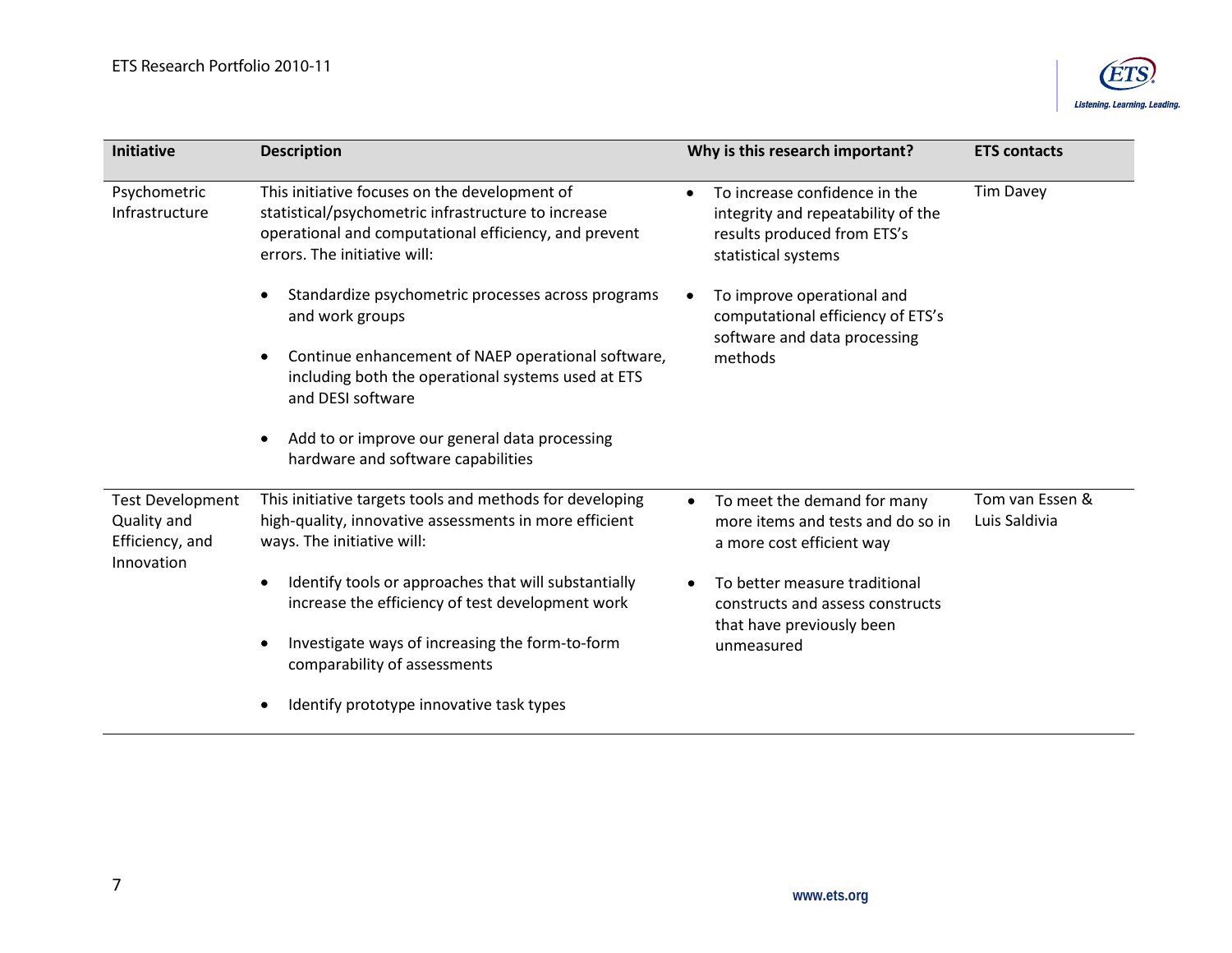

<span id="page-7-0"></span>

| <b>Initiative</b>                                     | <b>Description</b>                                                                                                                                                                                                                                                                                   | Why is this research important?                                                                                                                                                                | <b>ETS contacts</b>    |
|-------------------------------------------------------|------------------------------------------------------------------------------------------------------------------------------------------------------------------------------------------------------------------------------------------------------------------------------------------------------|------------------------------------------------------------------------------------------------------------------------------------------------------------------------------------------------|------------------------|
| Validity                                              | This initiative focuses on assuring technical quality for<br>existing and new assessments for all individuals. The<br>research in this initiative seeks to develop methodologies,<br>provide guidelines, and build capacity at ETS to:                                                               | To meet ETS's mission to create<br>$\bullet$<br>assessments and assessment-<br>related products that are fair for<br>all learners                                                              | <b>Brent Bridgeman</b> |
|                                                       | Support the psychometric quality of new and<br>established ETS tests and products<br>Establish validity, fairness, and accessibility of<br>assessments for students with disabilities<br>Expand standard-setting and job analysis methodology<br>Improve quantitative procedures used at ETS to help | To respond to greater public<br>demand for scientific evidence of<br>the efficacy of ETS's assessment<br>products and services                                                                 |                        |
|                                                       | ensure fair assessment, including differential item<br>functioning, and differential prediction                                                                                                                                                                                                      |                                                                                                                                                                                                |                        |
| Constructed-<br><b>Response Design</b><br>and Scoring | This initiative aims to develop new prototypes and<br>capabilities that address automated scoring of constructed<br>response tasks. The focus is on automated scoring of:<br>Content (the meaning of ideas and the logical<br>$\bullet$<br>relationships among ideas expressed in text entered       | To facilitate better construct<br>representation by allowing for the<br>inclusion of constructed-response<br>tasks where it was previously<br>infeasible to administer and score<br>such tasks | David Williamson       |
|                                                       | on a computer);<br>Speech (spoken responses of English language<br>learners)                                                                                                                                                                                                                         | To reduce the cost and effort of<br>scoring constructed-response<br>items                                                                                                                      |                        |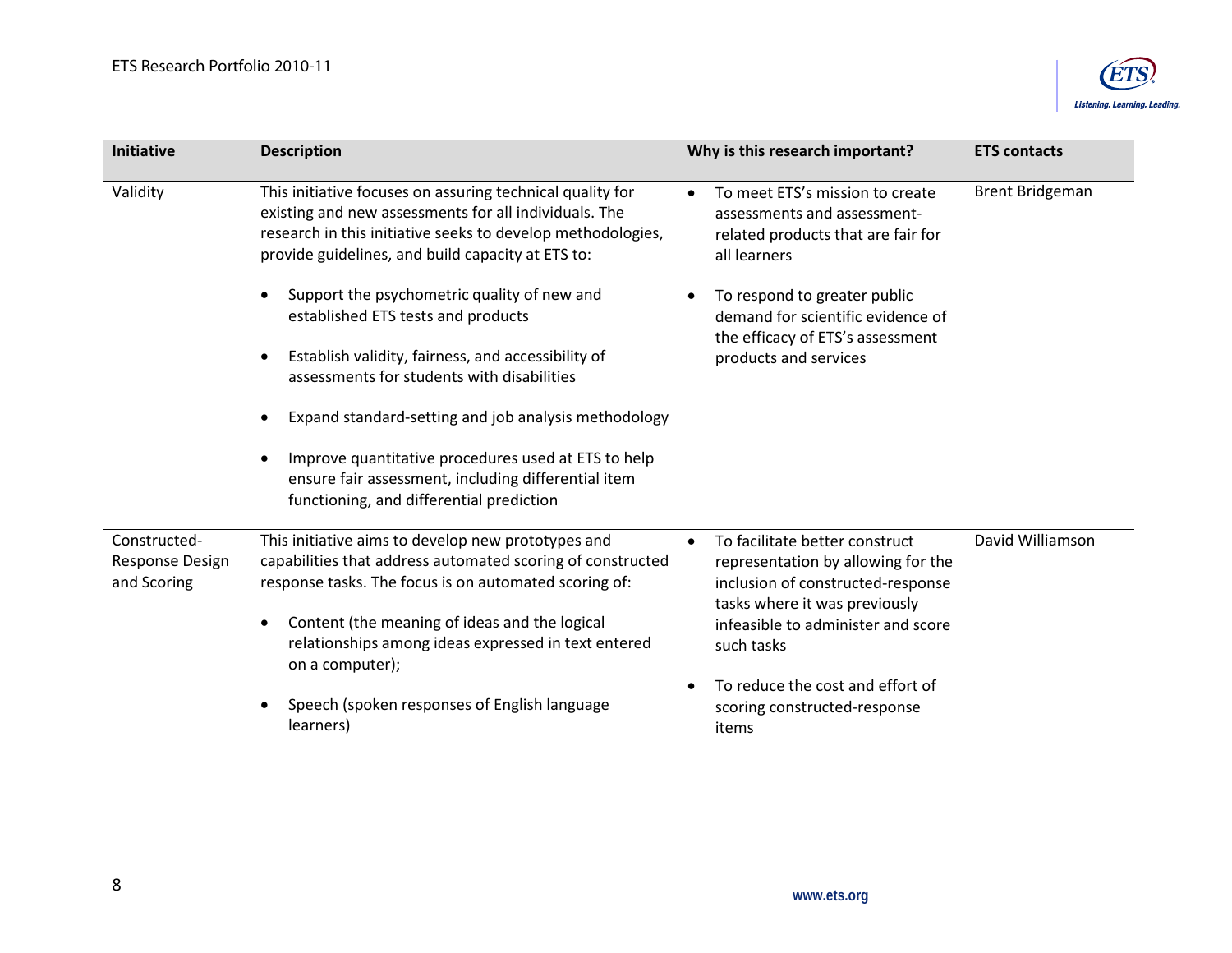

<span id="page-8-0"></span>

| <b>Initiative</b>            | <b>Description</b>                                                                                                                                                                                                                                                                                                                                                                                      | Why is this research important?                                                                         | <b>ETS contacts</b>           |
|------------------------------|---------------------------------------------------------------------------------------------------------------------------------------------------------------------------------------------------------------------------------------------------------------------------------------------------------------------------------------------------------------------------------------------------------|---------------------------------------------------------------------------------------------------------|-------------------------------|
| English Language<br>Learning | This initiative aims to create foundational knowledge<br>about assessing English Language Learners (ELLs), improve<br>existing assessments for ELLs, and develop new<br>assessment frameworks and prototype assessments for<br>ELLs. In 2010, the initiative will focus on:<br>English language proficiency assessments for domestic<br>$\bullet$<br>and international K-12 and post-secondary purposes | To advance ETS's mission to promote<br>learning and educational performance<br>for all people worldwide | Xiaoming Xi &<br>Mikyung Wolf |
|                              | English language issues related to K-12 content area<br>$\bullet$<br>assessments in the United States                                                                                                                                                                                                                                                                                                   |                                                                                                         |                               |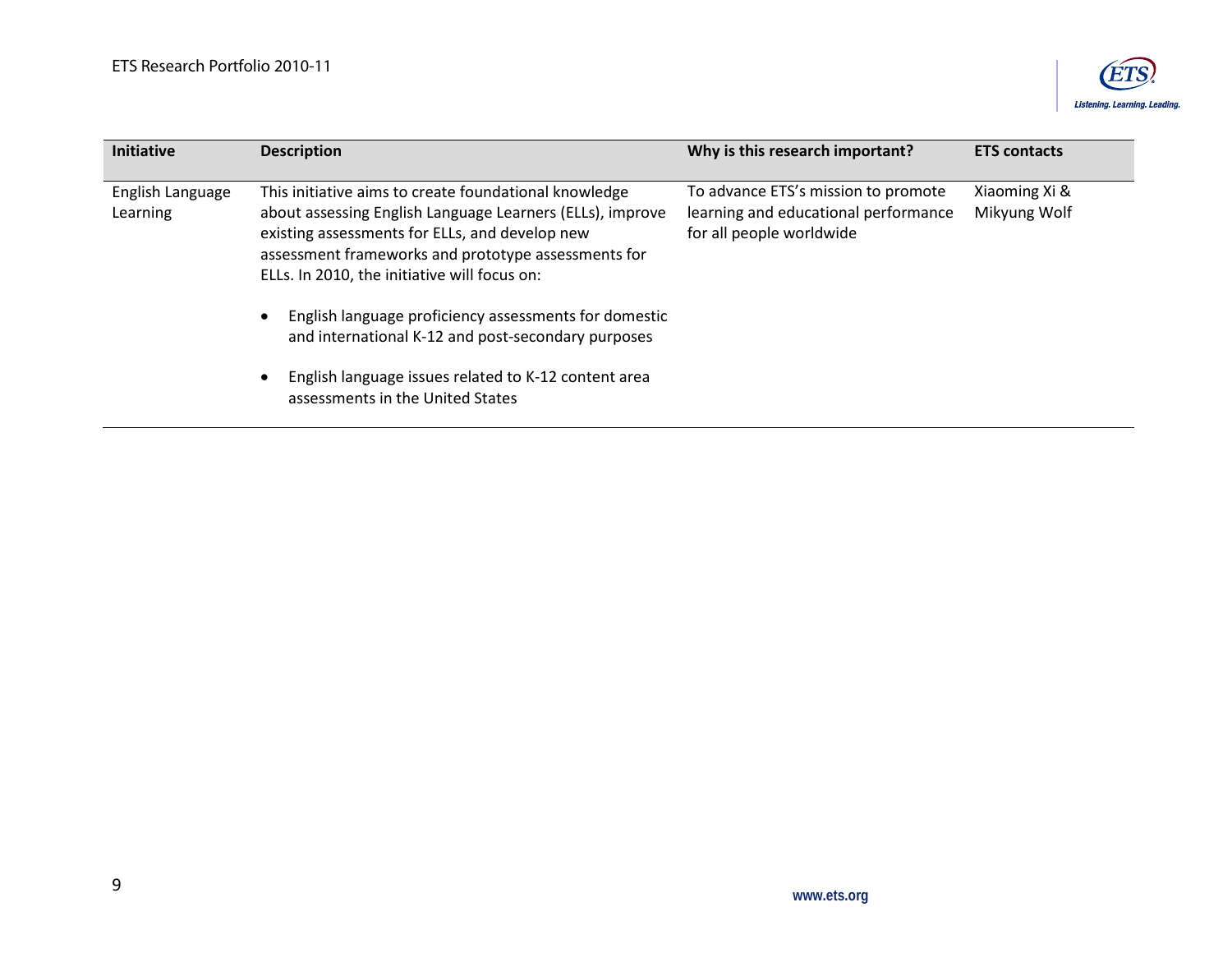

| <b>Name of initiative</b>                  | <b>Initiative description</b>                                                                                                                                                                                                                                                                                                                                                                                                                                                                                                                                                     | Why is this research important?                                                                                                                                                                       | <b>ETS contacts</b> |
|--------------------------------------------|-----------------------------------------------------------------------------------------------------------------------------------------------------------------------------------------------------------------------------------------------------------------------------------------------------------------------------------------------------------------------------------------------------------------------------------------------------------------------------------------------------------------------------------------------------------------------------------|-------------------------------------------------------------------------------------------------------------------------------------------------------------------------------------------------------|---------------------|
| <b>New Constructs</b>                      | This initiative aims to explore the feasibility of<br>noncognitive constructs such as work ethic, teamwork,<br>leadership, ethics and integrity, and adaptability as the<br>basis for new products and services that ETS could offer in<br>the future. In 2010, the initiative will focus on:<br>Improving the way background factors are assessed in<br>$\epsilon$<br>questionnaires on international survey assessments<br>Identifying important noncognitive skills, attitudes,<br>$\bullet$<br>and dispositions for teachers, and investigating how<br>these can be improved. | To expand our ability to assess, in<br>valid and reliable ways, constructs<br>other than cognitive ability and<br>academic achievement<br>To investigate ways to improve<br>noncognitive skill levels | Patrick Kyllonen    |
| Understanding<br>and Enhancing<br>Teaching | This initiative focuses on the generation of knowledge and<br>capability to build improved measures of teacher<br>effectiveness. In 2010, the initiative will focus on:<br>Measuring teachers' content knowledge (in<br>$\bullet$<br>mathematics, English/language arts, and science) for<br>teaching<br>Investigating measures of teacher effectiveness,<br>$\bullet$<br>including the validity of subject-specific and general<br>observation protocols                                                                                                                         | To advance ETS's mission by<br>enabling educators to teach more<br>effectively so that their students<br>will succeed in school and in life                                                           | Drew Gitomer        |

# <span id="page-9-0"></span>*C. Initiatives that use R&D knowledge and capabilities to contribute to the development of new assessments*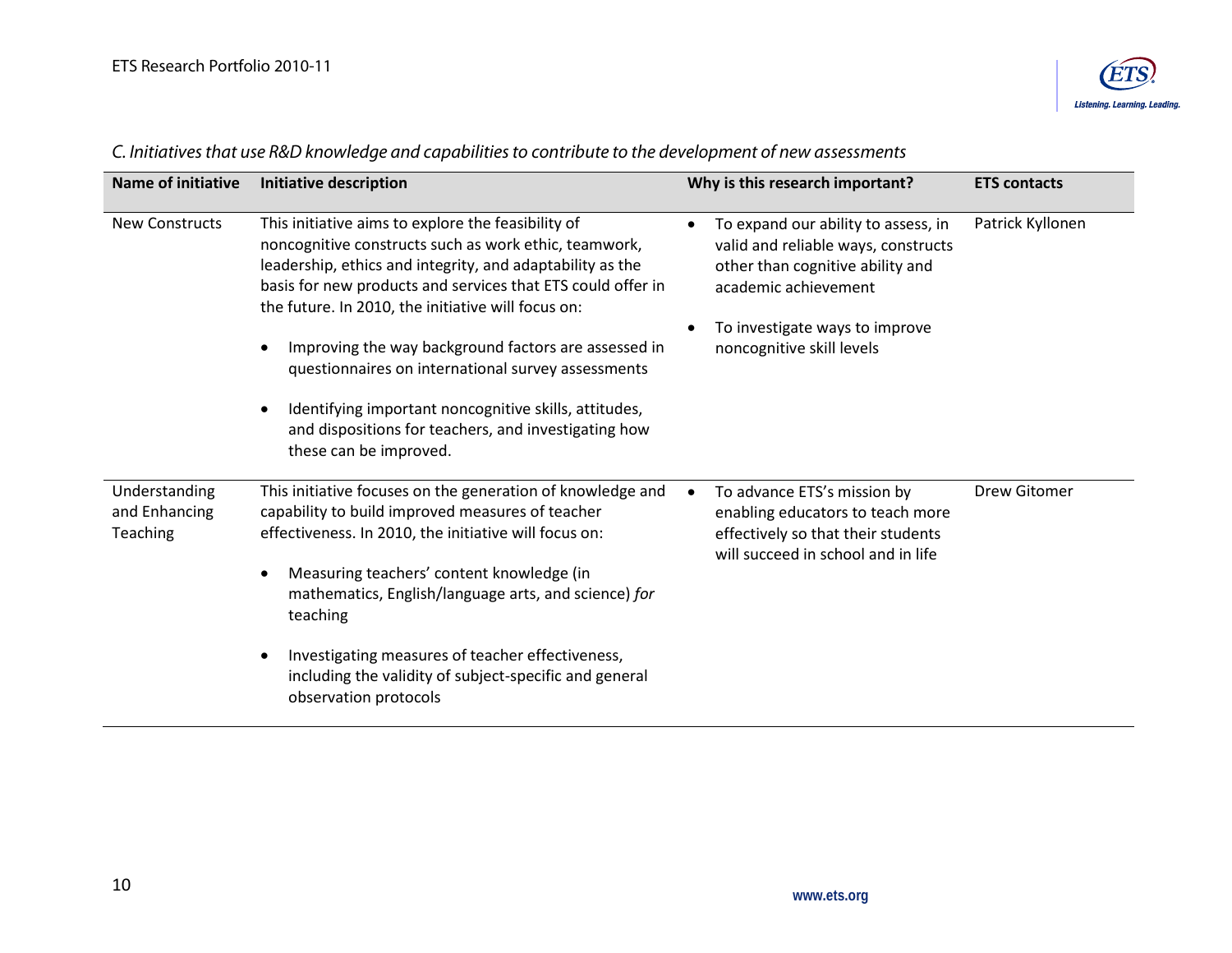

<span id="page-10-0"></span>

| <b>Cognitively Based</b><br>This initiative's central goal is the creation of a future<br>To solve a pressing educational<br>$\bullet$<br>Assessments of,<br>assessment system in reading, writing, and mathematics<br>problem (i.e., creating a balanced                                                                                                                                                                                                                                                                                                                                                                                                                                                                                                                                                                                                                                                                                                                                                                                                                                                                                                                                                                                                                                                                                                                                              | Randy Bennett |
|--------------------------------------------------------------------------------------------------------------------------------------------------------------------------------------------------------------------------------------------------------------------------------------------------------------------------------------------------------------------------------------------------------------------------------------------------------------------------------------------------------------------------------------------------------------------------------------------------------------------------------------------------------------------------------------------------------------------------------------------------------------------------------------------------------------------------------------------------------------------------------------------------------------------------------------------------------------------------------------------------------------------------------------------------------------------------------------------------------------------------------------------------------------------------------------------------------------------------------------------------------------------------------------------------------------------------------------------------------------------------------------------------------|---------------|
| that takes a fundamentally different approach to K-12<br>for, and as<br>assessment system that gathers<br>school accountability and classroom testing. The approach<br>Learning<br>useful information for policy<br>attempts to synergistically unify three systems:<br>purposes and effectively supports<br>accountability assessment, formative assessment, and<br>classroom learning)<br>professional support. The systems will build upon<br>cognitive research, state standards, and curricular<br>To advance the field of<br>considerations. Work will include:<br>educational measurement by<br>developing scientifically sound<br>Design of domain competency models (such a model<br>assessments that are considered<br>$\bullet$<br>that specifies the knowledge, skills, and abilities<br>by teachers to be educationally<br>important for success in a content domain and how<br>worthwhile<br>these components are organized)<br>Creation and field testing of prototype tasks,<br>$\bullet$<br>assessment modules, and school-year assessment<br>designs<br>Conducting psychometric modeling of task and<br>$\bullet$<br>assessment performances within and across periodic<br>accountability assessments<br>Development and adaptation of automated scoring<br>$\bullet$<br>models as appropriate for designated task models<br>Analysis and design of tools to report test information |               |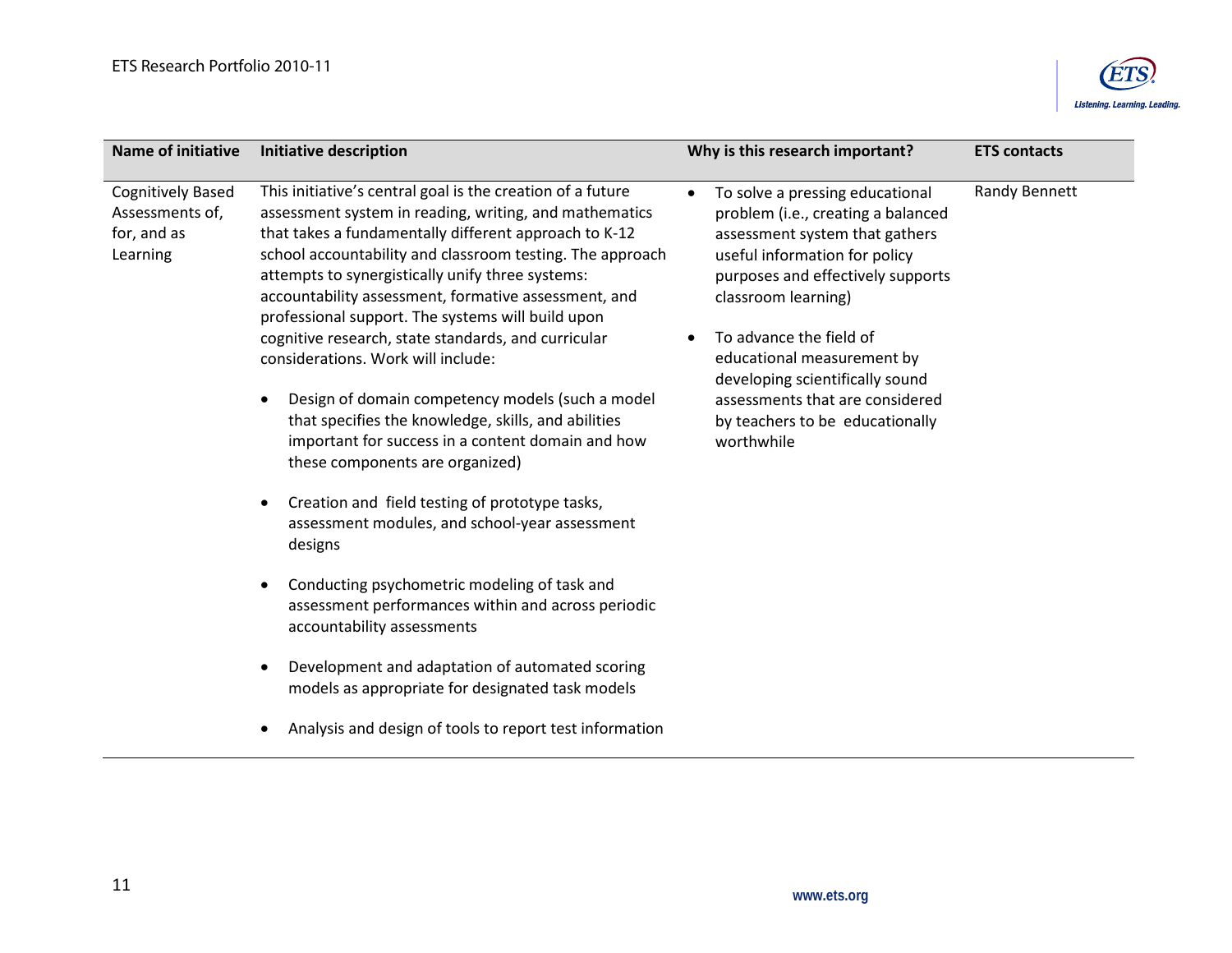

# <span id="page-11-0"></span>**Section II: Research With Funding From ETS Testing Programs**

In addition to research funded by the Strategic Research Investment, R&D performs a number of research studies and other activities funded by the testing programs at ETS. These studies and activities define appropriate and specific work for a particular testing program and support the program by ensuring the technical and psychometric quality of the assessment.

Listed below are some of the testing programs for which R&D is conducting research in 2010. This list will be updated in early 2011. Next to each program is the name of the research liaison. Research liaisons serve as high-level technical consultants for the program and, as appropriate, attend client and policy boards, advisory committees, and conferences representing the research concerns of the program. Research liaisons also work with testing programs to identify research needs, determine appropriate funding sources, develop program specific research agendas, and monitor studies to ensure before public release that they are completed on time, within budget, and according to technical standards.

| Program                                     | <b>Research Liaison</b>      |
|---------------------------------------------|------------------------------|
| <b>College Board Programs</b>               | <b>Brent Bridgeman</b>       |
| <b>GRE®</b> General and Subject Tests (GRE) | <b>Brent Bridgeman</b>       |
| High Schools That Work (HSTW)               | John Young                   |
| K-12 Programs                               | John Young                   |
| <b>Proficiency Profile</b>                  | Lydia Liu                    |
| Major Field Tests (MFT)                     | <b>Guangming Ling</b>        |
| <b>PRAXIS™</b>                              | <b>Richard Tannenbaum</b>    |
| <b>TOEFL®</b>                               | Xioming Xi and Donald Powers |
| <b>TOEIC®</b>                               | <b>Donald Powers</b>         |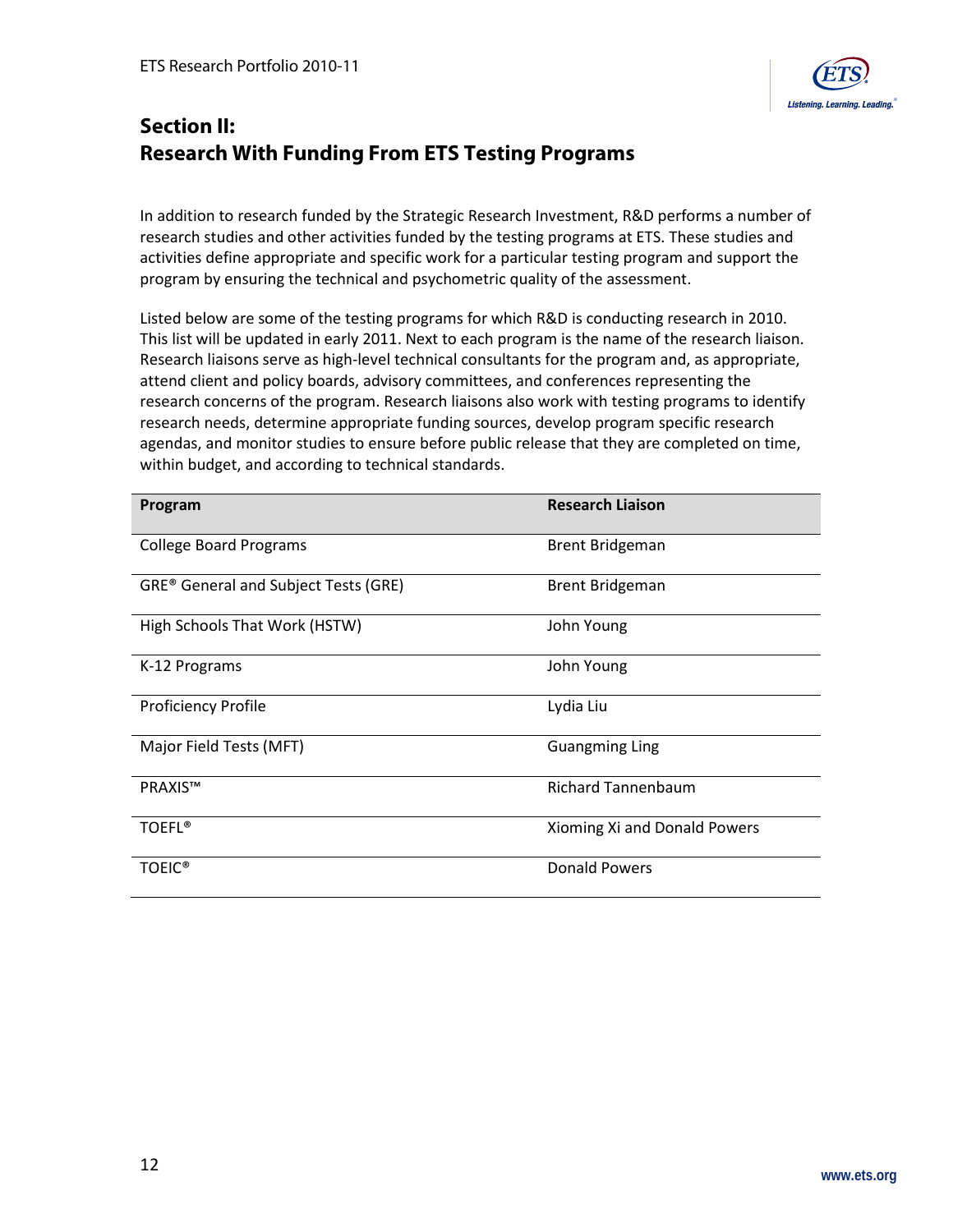

In addition, R&D's staff provides psychometric support for all testing programs. Each testing program is assigned a psychometric manager. In roles similar to those of the research liaisons, psychometric managers work with program staff to identify and prioritize program-specific psychometric needs, monitor the quality of work, serve as high-level psychometric consultants for the program and, as appropriate, attend client, technical and policy boards, advisory committees, and conferences representing the psychometric and development concerns of the program. The psychometrics manager ensures that each program maintains the highest possible psychometric quality. The psychometrics managers for 2010 are:

| Program                                                              | <b>Psychometric Manager</b> |
|----------------------------------------------------------------------|-----------------------------|
| <b>College Board Programs</b>                                        |                             |
| AP®/CLEP/SAT Subject Tests                                           | Michael Walker              |
| SAT/PSAT <sup>®</sup> /NMSQT <sup>®</sup>                            | Jinghua Liu                 |
| <b>Higher Ed Programs</b>                                            |                             |
| <b>GRF General Test</b>                                              | <b>Fred Robin</b>           |
| <b>PRAXIS</b>                                                        | Kevin Larkin                |
| <b>Texas</b>                                                         | Gautam Puhan                |
| Proficiency Profile/MFT/GRE Subjects Tests                           | <b>Michael Walker</b>       |
| K-12 Programs                                                        |                             |
| HSTW/MGA/CBAL/ERB / Tennessee/ Maryland /<br>Chicago / CSU/EAP/Texas | <b>Christine Mills</b>      |
| CAHSEE/CAPA/CST/ CMA/STS/WCAP                                        | <b>Valerie Link</b>         |
| <b>Global and Workforce</b>                                          |                             |
| <b>TOEFL</b>                                                         | Venessa Lall                |
| ALTS/EXADEP™/TOEIC/Qatar                                             | <b>Brad Moulder</b>         |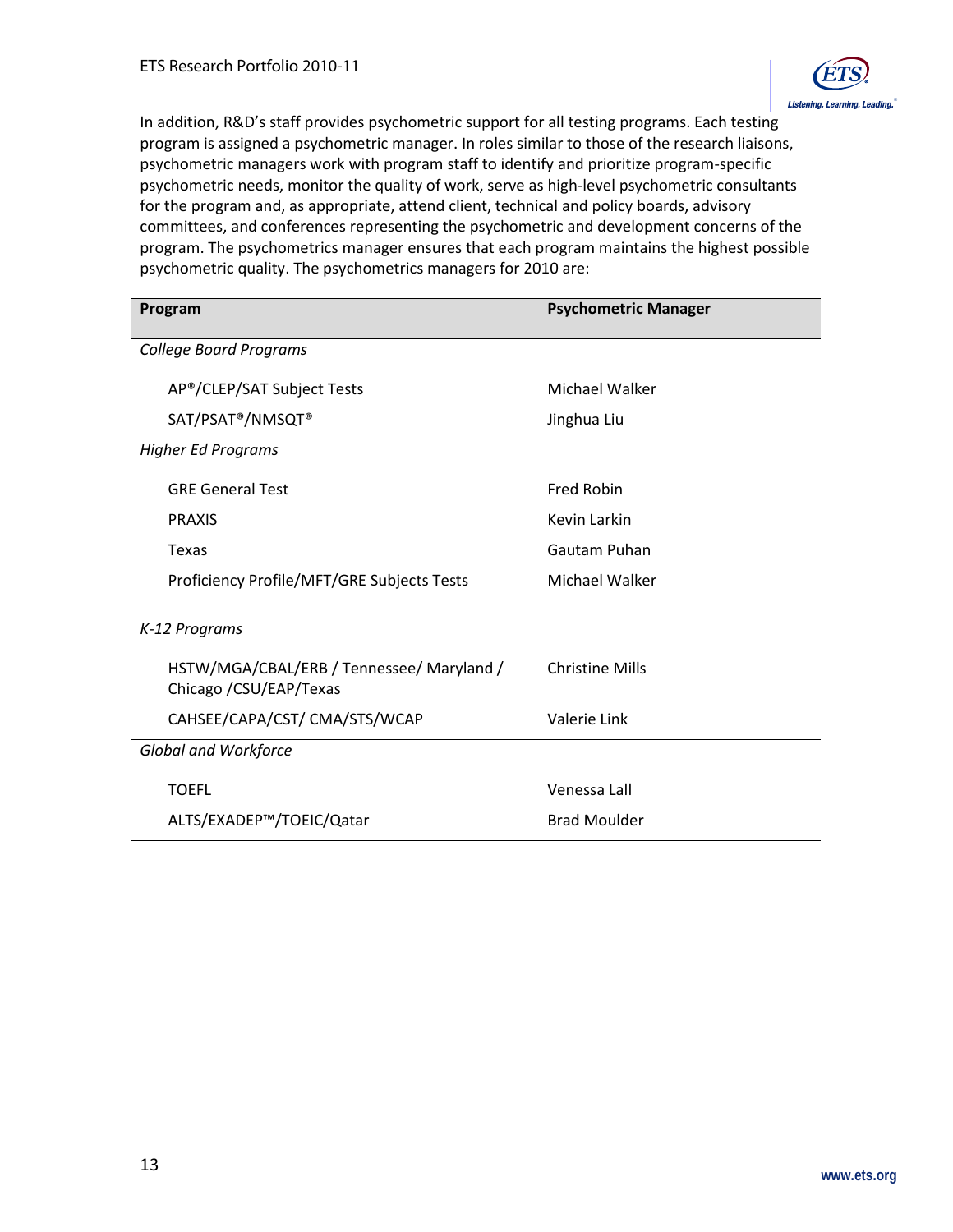

The research liaison and the psychometric manager assigned to each program work together to develop studies and other research activities that support the program. The research studies and activities are aligned within a common framework, which produces consistency in level and type of work done in support of testing programs, aids testing programs in meeting ETS audit standards, assists in the prioritization of needed research on a program level, and determines the fundamental work needed for revising a program. This framework captures the major areas of program-based research and ensures validity, fairness, and quality for testing programs. The framework also allows for more efficient knowledge sharing across programs. The framework consists of 11 categories of research:

- Providing validity evidence
- Evaluating fairness and accessibility issues
- Supporting test revisions and ongoing program changes
- Evaluating issues related to scores and scales
- Investigating security concerns
- Applying technology in the support of test scoring
- Evaluating the Impact of test preparation
- Understanding candidates and populations
- Understanding a test's psychometric properties
- Evaluating score interpretation
- Policy issues in test use

#### *Focus of Research*

At this time, the majority of program-funded research studies fall into five of the framework categories:

- (1) [Providing validity evidence](#page-14-0)
- (2) [Evaluating issues related to scores and scales](#page-15-0)
- (3) [Understanding the meaning of scores](#page-16-0)
- (4) [Understanding the test's](#page-16-0) psychometric properties
- (5) [Using technology in support of scoring](#page-17-0)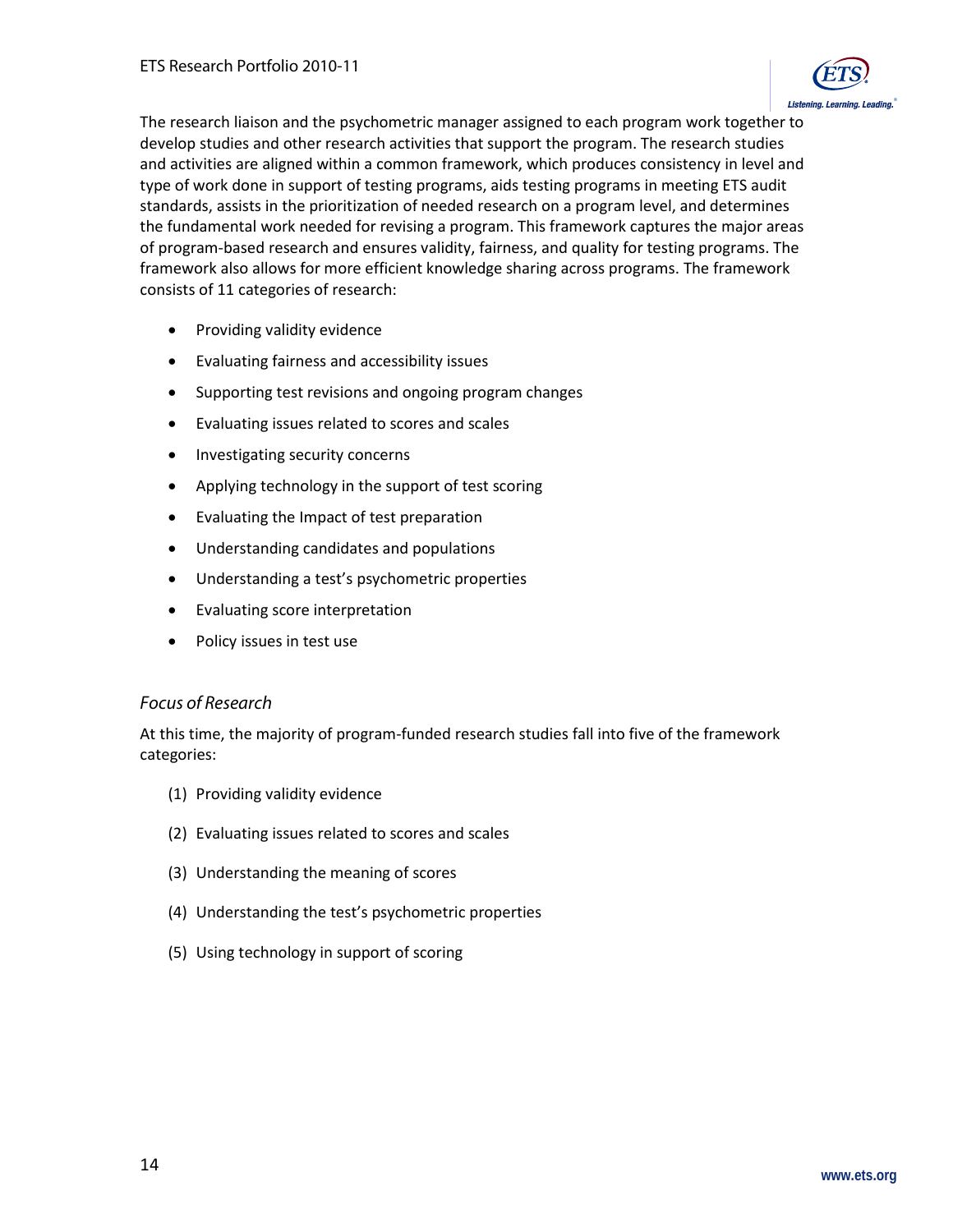

## <span id="page-14-0"></span>*Providing Validity Evidence*

Research provides validity evidence for a test when it provides evidence in support of the intended inferences and actions to be made based on the reported test results. Developing a validity rationale for a test and gathering the appropriate evidence is important. The type of evidence gathered depends on the nature of the test, its scores, and the intended use of the scores. Research studies concerned with validity evidence may examine the test's construct representation, relationship to internal and external measures (concurrent validity), ability of the test score to predict future performance for admissions and placement decisions, test content (job analyses, alignment with standards, etc.), dimensionality of the test, and the consequential impact associated with the use of the resulting scores.

Some of the validity work ETS R&D staff members are conducting in 2010 involves efforts to build validity rationales for testing programs. Several studies will provide validity evidence for admissions and placement in courses or programs. For example:

- Admissions and placement validity studies will be conducted for requesting institutions and participants in the College Board's national SAT validity study through the Admitted Class Evaluation Service (ACES) program.
- Course placement studies are ongoing for the California State University English Placement Test (EPM) and Entry Level Mathematics Test (ELM).
- In addition, a validity study will continue to investigate how useful TOEFL Internet-based Test (iBT) scores are for placement decisions in ESL programs.

A number of studies are more predictive in nature, including:

- a study that will use teacher ratings as an alternative to GPA when evaluating the relationship of TOEFL iBT scores to university success;
- an evaluation of how well TOEFL IBT scores predict students' academic English skills and academic success in college;
- the development of prediction models for the Chicago Public Schools (CPS) math and reading assessments;
- and a 3-year study for the GRE program will continue on the predictive validity of the ETS Personal Potential Index (PPI).

Several research activities will focus on additional types of validity evidence for the High Schools That Work (HSTW) program, including a concurrent validity study, a report on the history of HSTW, and a review of validity studies conducted to date. In addition, R&D will conduct a study on the effect of a read-aloud modification on item characteristics from the California Standards Test (CST) program. Ongoing validity efforts for GRE that allow for more in-depth analyses of various issues related to graduate education will continue. To do this, ETS is partnering with Florida and Kentucky, states that maintain an extensive student record system that will allow the use of additional criteria as part of validity research.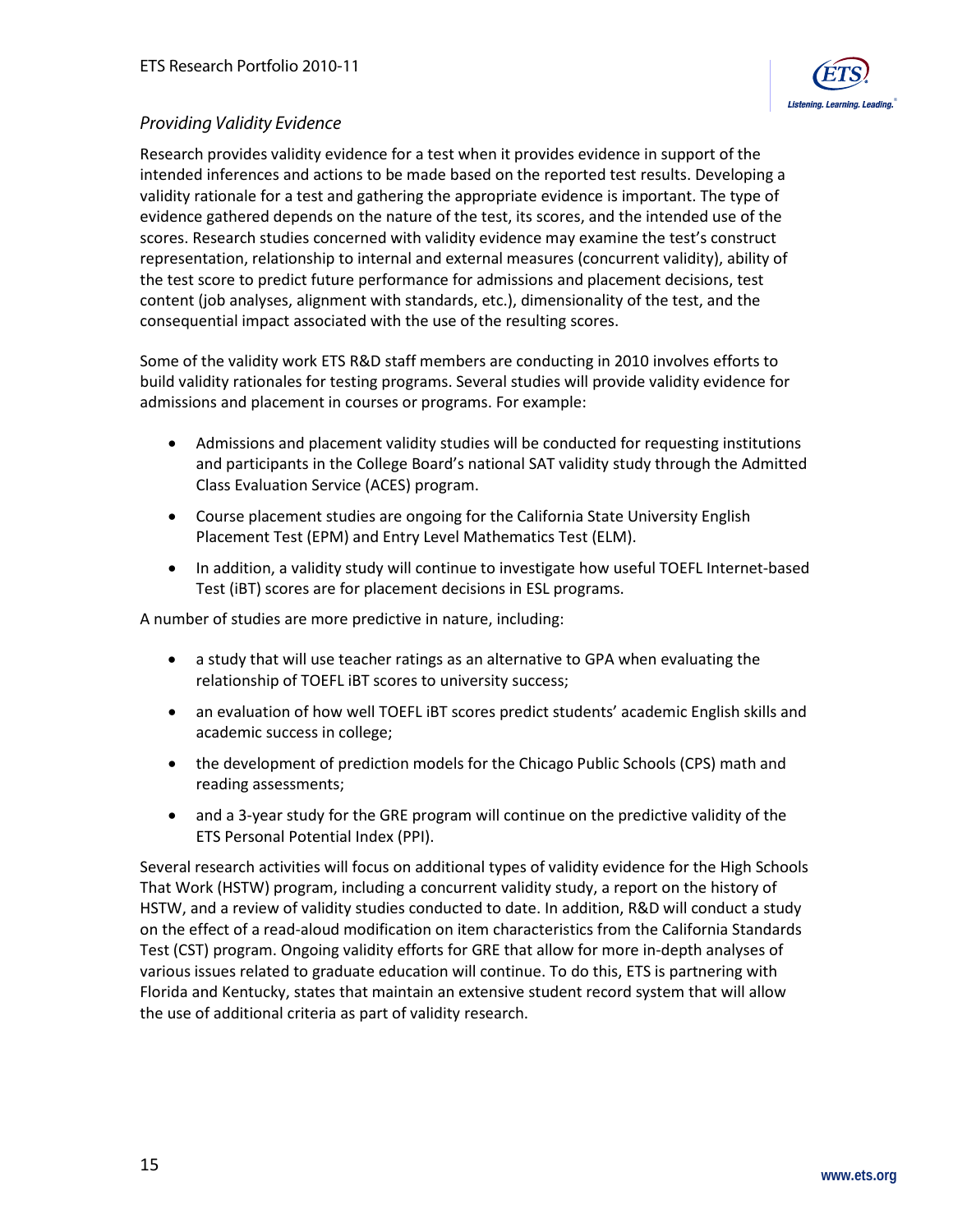<span id="page-15-0"></span>Research activities conducted for the PRAXIS program include studies to provide validity evidence in support of an assessment of teacher leadership and to support the creation of attitude and personality assessments for teacher professional development. R&D will provide validity research consultation for iCritical Thinking (iCT) and coordinate research aimed at supporting valid score inferences for the Major Field Tests (MFT) program.

R&D will also conduct research on variables that impact test-taker performance, and thus, the validity of a test. Such studies will include:

- a comparison of the impact of laptop and desktop use on TOEFL iBT writing scores;
- an administration mode comparison study for the Washington Comprehensive Assessment Program (WCAP);
- and a study on the relationship between test preparation and TOEFL iBT performance.

#### *Evaluating Issues Related to Scores and Scales*

This year, R&D will carry out several studies that evaluate new scale issues, evaluate mode comparability, or examine the technical appropriateness of different scores (e.g., subscores, diagnostics). For example, in 2010 R&D plans to

- conduct research on a conversion to rights scoring for the Advanced Placement (AP) program;
- examine ways to ensure comparability of scores across forms and establish new scales for all AP subjects;
- evaluate and report descriptive statistics for the original and revised HSTW indices;
- monitor the scale score distribution for quality control for the College Level Examination Program (CLEP);
- develop new scales for the Tennessee End-of-Course (TN EOC) program;
- bridge the new 2010 Mathematics scale to the 2009 scale for WCAP.

In addition, R&D will conduct research on the impact that test- and test-taker population characteristics have on scores and scales, as well as on equating results and calibration. Such studies include investigations of:

- the impact of item scrambling on item difficulty and scoring tables for WCAP;
- the best approach to equating when there is a population shift for SAT Subject Tests;
- repeater effects in equating SAT subject tests;
- and the effect of a 3-month retesting interval on test performance for CLEP.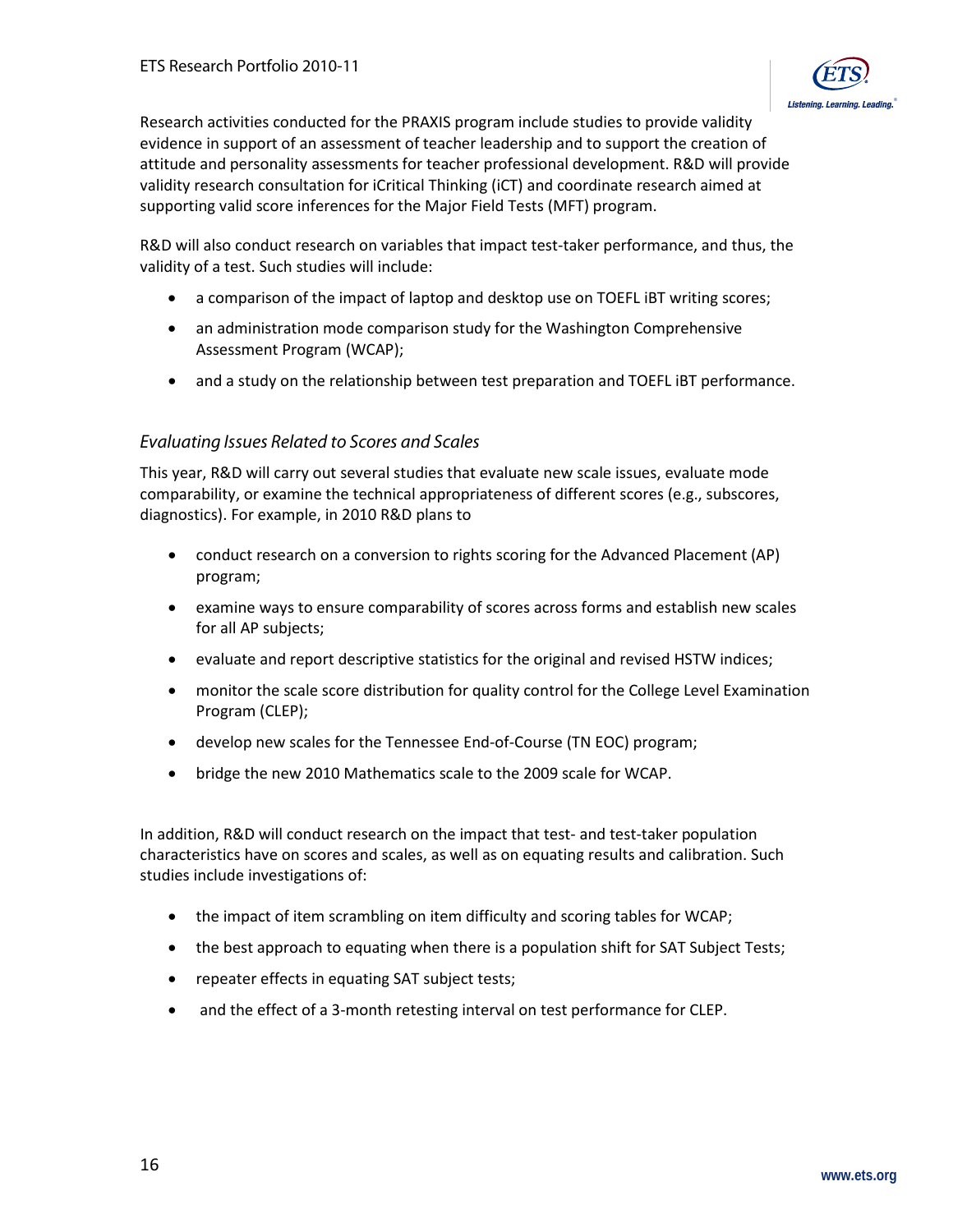

<span id="page-16-0"></span>R&D will also conduct studies on methods to track, measure, and use longitudinal test scores. Specifically, R&D will conduct research on growth measures for California assessments and develop statistical software for use with growth-based applications used in K-12 testing programs. In addition, we have designed a series of four studies related to measuring valueadded outcomes for higher education institutions using the Proficiency Profile.

Several reports will document the technical quality of ETS products and services to ensure the soundness of different scores. Specifically, R&D will develop or create:

- technical manuals or reports for every K-12 client assessment program;
- a manual of standard setting methodologies and procedures for the TOEIC test;
- a product development technical report for the Educational Records Bureau Computer Adaptive Achievement Test (ERB-CAAT);
- and a series of web-based documents will be developed to document evidence of quality for TOEFL iBT.

## *Understanding the Meaning of Scores*

Research that evaluates score recipients' understanding of scores ensures that intended inference from a test score is aligned with the actual use and meaning of a reported score. This year, R&D will examine ways of improving the utility of TOEFL score reports by understanding the needs of TOEFL score users. We will conduct standard setting studies to create cutscores that are valid and interpretable. Specifically, standard setting studies will determine the cutscore needed to obtain a passing score for several subjects of the end-of-course assessments for the Tennessee Comprehensive Assessment Program (TN EOC) and for WCAP. In addition, R&D will develop a standard setting manual for TOEIC score users, which identifies appropriate standard setting methodologies and procedures.

Efforts related to determining how students view the role of and use GRE scores in graduate admissions will also continue. While the focus of a study completed in 2009 was on students who had taken the GRE, the focus in 2010 will be on students who may have not yet considered applying to graduate school.

#### *Understanding a Test's Psychometric Properties*

In 2010, R&D will continue ongoing investigations of psychometric characteristics that impact quality and validity at the item- and test-level. Such operational research includes

- statistical analysis in support of operational testing for Chicago Public Schools (CPS) benchmark assessments;
- the impact of item exposure for CLEP;
- studies on speededness for CLEP and AP;
- an examination of the impact of using different criterion scores on identifying DIF items in the anchor set for TOEIC; and
- a study on the reliability of speaking and writing measures for TOEIC.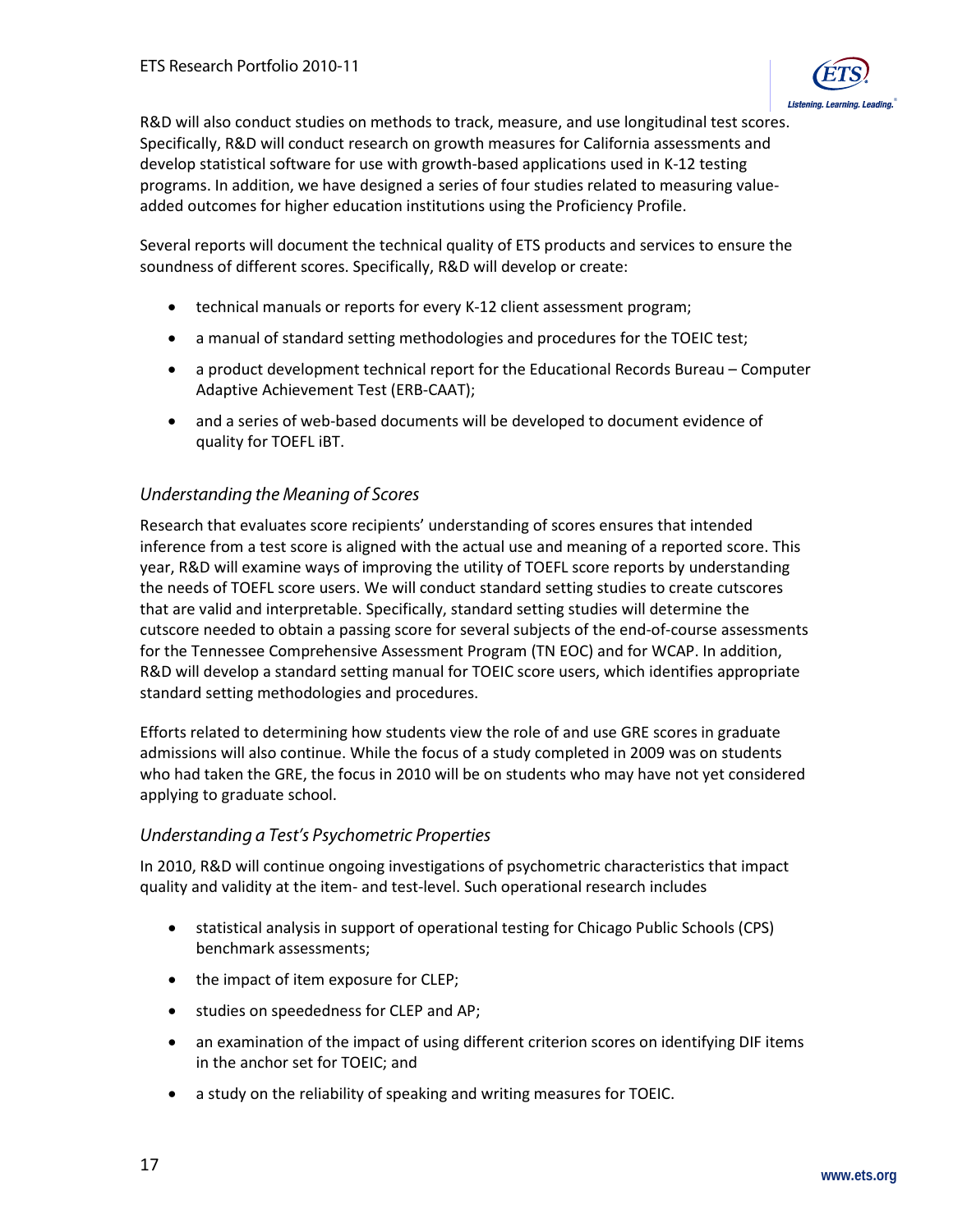

<span id="page-17-0"></span>Other research on the psychometric properties of assessments includes studies on the appropriateness and impact of new equating approaches and models. Exemplary studies include:

- an evaluation of a new approach for equating TOEIC forms;
- a comparison of subscore equating methods for SAT;
- and a study on the appropriate proportion of native speakers taking the CLEP Spanish test that should be included for more reliable test equating results.

## *Applying technology in the Support of Test Scoring*

In 2010, R&D staff will continue efforts related to the use of technology in support of scoring for testing programs. In 2008 and 2009, much work was done to evaluate the e-rater<sup>®</sup> engine for operational use in the TOEFL and GRE programs and to implement the e-rater application with the GRE and TOEFL programs. This work will continue in 2010 with a focus on:

- understanding demographic-based differences in mean essay scores between human and e-rater evaluation for GRE;
- exploring the use of paraphrasing in the TOEFL Integrated summary task to better represent the writing construct in e-rater;
- evaluating analytic-based content scoring techniques in e-rater for Integrated writing tasks on TOEFL;
- and investigating TOEFL criterion prompts for e-rater models.

Research to advance the automated scoring of speech using Speech Rater $^{5M}$  will also continue in 2010.

#### *Research Work that Drives Policy*

Work on a comprehensive report examining the political, demographic, socioeconomic, educational, and financial trends that impact participation in and completion of graduate education will be completed this year. The assumption underlying the report is that the global competitiveness of the United States and capacity for innovation hinges fundamentally on a strong system of graduate education. Trends in enrollment, attrition, and time-to-degree completion rates as well as international challenges will be discussed. Key vulnerabilities and threats that exist in the current graduate education system, within government, and in industry will also be presented. Finally, the report will detail policy recommendations based on empirical findings. These recommendations include actions that universities, industry, and government must take in order to ensure continuation of a strong system of graduate education and, as a result, national prosperity.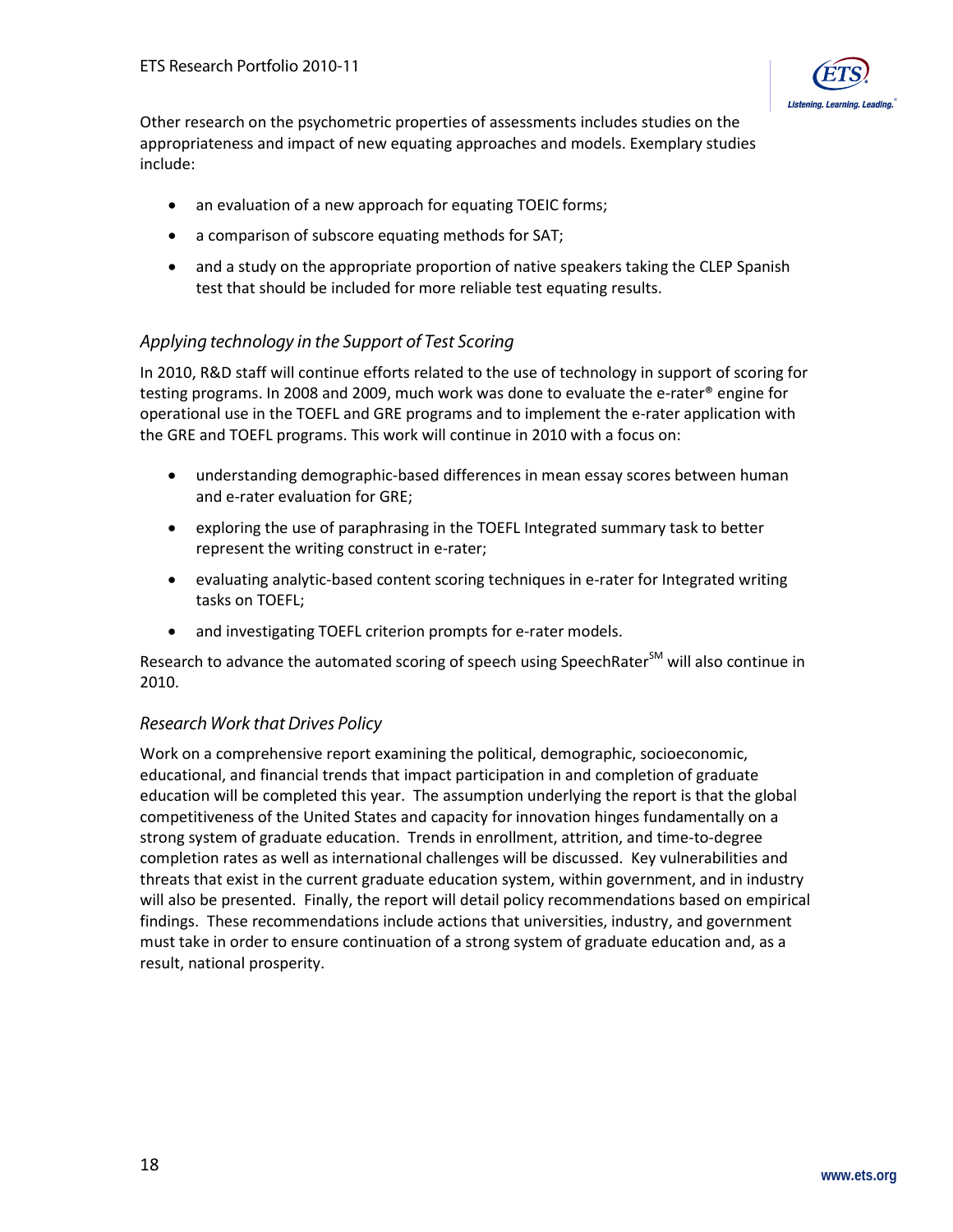

# <span id="page-18-0"></span>**Section III: Research With Funding From External Agencies**

The Center for External Research in ETS R&D coordinates more than 35 externally-funded research projects<sup>[1](#page-18-1)</sup> that ETS Research & Development scientists work on. Among the funding agencies are various divisions of the U.S. Department of Education (for example, the Institute of Education Sciences or the Office of Special Education Programs), the U.S. Department of Health and Human Services, Westat, and The Bill & Melinda Gates Foundation.

In making decisions about what externally funded research to take on, ETS Research & Development is motivated by several factors, including the alignment of the research to ETS's mission, the opportunity to develop new knowledge and capabilities that ETS can leverage for future work, and the match of staff expertise to the requirements of the research. In addition Research & Development is aware that our external research activities can have positive effects on ETS's own business ventures.

Externally-funded research allows ETS scientists to develop relationships with other practitioners, develop and expand their expertise, and to expand the amount of mission-related research that we do.

Most externally-funded research projects fall into one of seven large categories. These are:

- [Measures of literacy](#page-19-0)
- [Noncognitive assessments](#page-21-0)
- [Assessment of people with disabilities](#page-22-0)
- [Measures of the global distribution of human capital](#page-25-0)
- [Measures of teaching quality](#page-29-0)
- [Assessments in support of learning](#page-33-0)
- [Advanced psychometrics](#page-37-0)

In the sections that follow, we describe the goals of current projects within these areas and work that was underway in 2010. This portfolio will be updated in early 2011 to reflect projects that began after this document was released and to reflect changes to existing projects. For further information please contact the principal investigators listed with each project or Thomas Van Essen, the Executive Director of the Center for External Research [\(tvanessen@ets.org\)](mailto:tvanessen@ets.org).

<span id="page-18-1"></span> $\frac{1}{1}$  $1$  Some of the smaller projects are not featured in this document.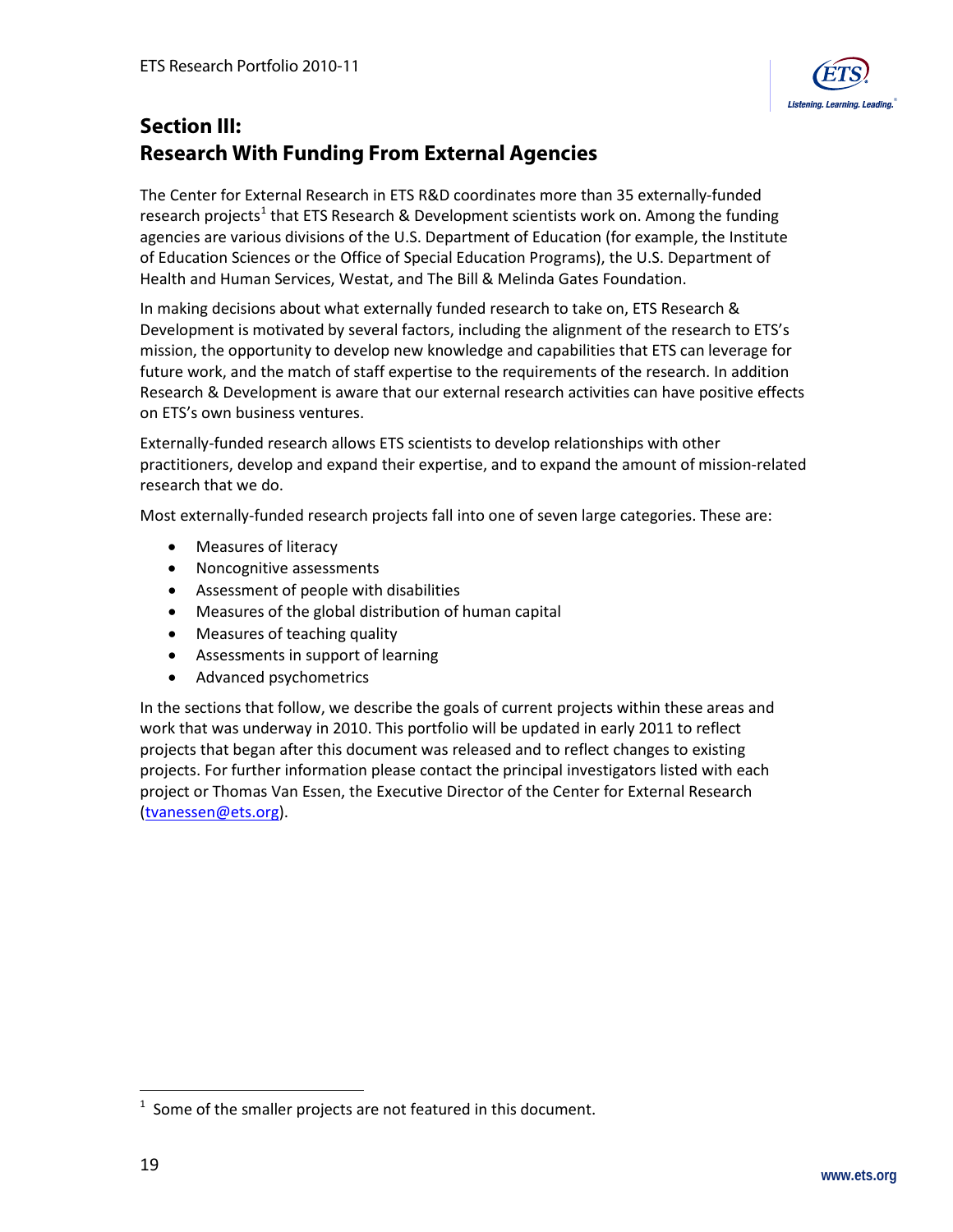

## <span id="page-19-0"></span>*Measures of Literacy*

Finding ways to identify the cognitive, linguistic, and neurobiological characteristics as well as the skill levels of struggling readers is one of the key educational challenges of our time. Many of the studies described in this section seek to identify the developmental course and prevalence of learning disabilities and how these disabilities interact with reading fluency, vocabulary and other oral language abilities and comprehension skills.

The conceptual framework of these studies includes an assumption that the *components* of reading (for example, phonemic awareness, phonics knowledge, vocabulary knowledge, fluency, etc.) can be identified and that instruction can be targeted toward improving these components and integrating them into general reading comprehension ability.

#### *IES/ETS Reading Assessment Conference: Assessing Reading in the 21st Century*

Principal Investigator: John Sabatini Funding Source: U.S. Department of Education's Institute of Education Sciences

In 2008, ETS organized a conference to examine questions on how to align advances in reading science and measurement with the applied assessment practices that govern school and policylevel decision making. The conference brought together groups of scholars in the research community to present on emerging research and models of reading and reading assessment. Since the conference, the principal investigator has been working to publish the presentations in an edited publication.

In 2010, project directors were planning these activities:

- Complete review book featuring the papers that contributors presented at the conference
- Promote the book and its findings at conferences and to interested parties

#### *Prevalence of Reading Difficulties in the 4th through 9th Grades*

Principal Investigator: John Sabatini Funding Source: National Institute of Child Health and Human Development (ETS is a subcontractor to the Kennedy Krieger Institute)

ETS is a subcontractor to Kennedy Krieger Institute on this National Institute of Child Health and Human Development (NICHD) project. The central goal of this project is to estimate the prevalence of various types of reading disability (RD) in the population of upper elementary and middle school students (grades 4 and 8). Determining the prevalence and distribution of reading difficulties across this age range and within subgroups of the population is of critical importance for designing reading instruction and school services that can best address the needs of struggling readers beyond the primary grades.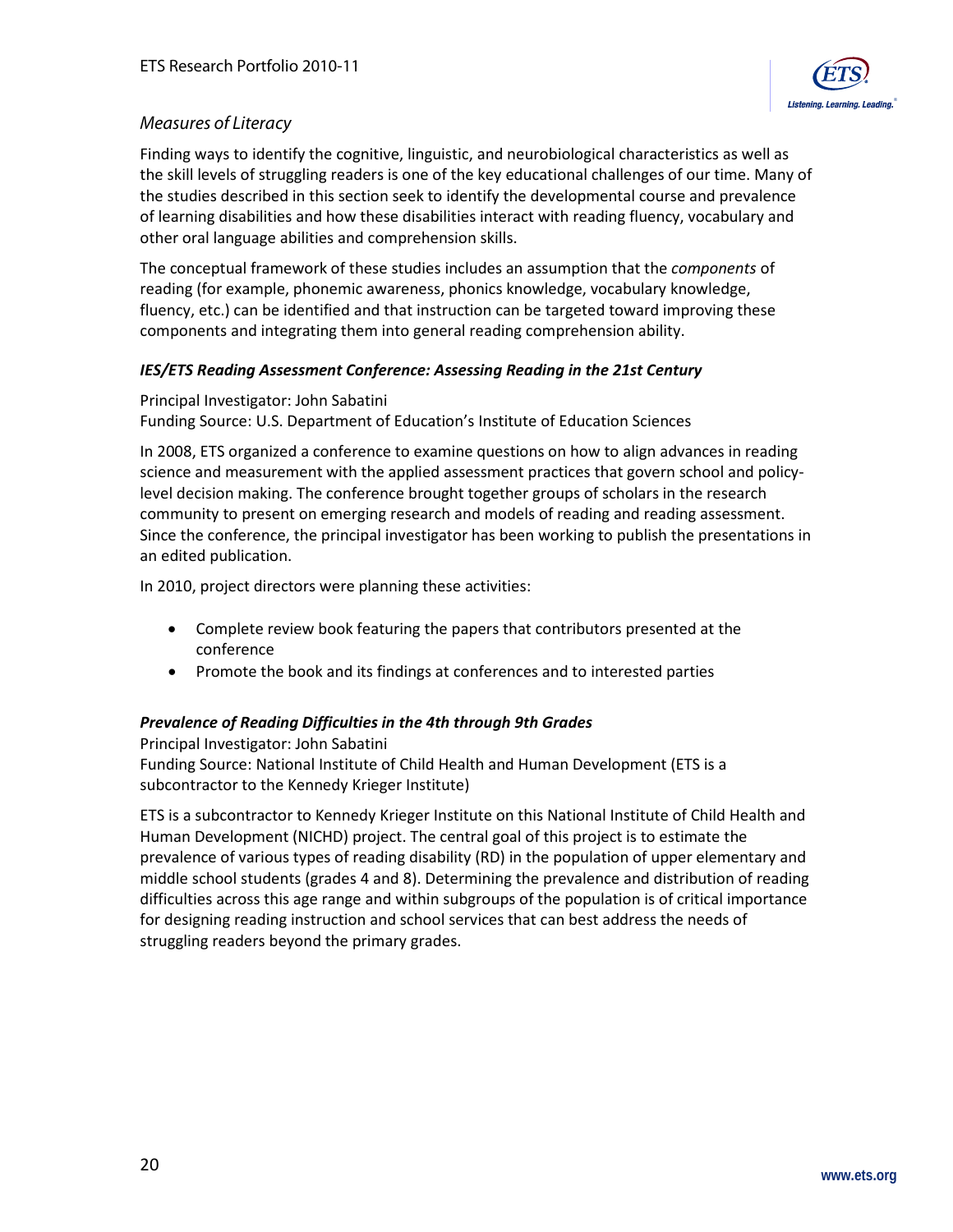

In 2010, project directors were planning these activities:

- Recruit a stratified sample of more than 45 schools across the state of New Jersey
- Collect data on reading for more than 3,000 learners in 4th and 8th grades, including English language learners, using a battery of reading assessments
- Collect data from parents of learners participating in the study, including information on each child's family background, educational background, and other factors that may influence learning (data from Spanish speaking parents will be included)
- Begin analyses of data to better understand components of reading needed to identify reading difficulties, and their subtypes
	- o This will include setting criteria for the identification of reading disabilities, criteria for classification of reading disability types, and comparing scores for all reading disability types.

The participating schools are stratified by enrollment size (large, medium and small) and by the socioeconomic and ethnic composition of the community the school serves. Prevalence estimates will be derived for overall reading disability and for each subtype of reading disability. It is anticipated that the reading disability profiles will include deficits, alone and in combination, in comprehending text, recognizing/decoding words, and reading fluency. Each reading disability subtype also will be examined for relative prevalence by demographic factors (age/grade, gender, socioeconomic status, and ethnicity) and other student characteristics, especially English language proficiency. By collecting data about family, community, school, and instructional contexts, ETS will be able to investigate relationships between these factors and reading disability as well as to identify potential risk and protective factors within these contexts.

#### *SARA (Study Aid and Reading Assistant)*

Principal Investigator: John Sabatini / Kelly Bruce Funding Source: Multiple sources of funding

SARA is a suite of diagnostic assessments based on a componential understanding of reading. SARA is built upon a research base of studies from the fields of cognition, linguistics, and neuroscience. SARA is appropriate for readers across the lifespan and can be used with learners in a variety of settings, including middle and high school, community college, and adult literacy programs. SARA batteries are computer-delivered and modularized, giving the suite the flexibility to respond to the varying needs of students and teachers as well as researchers. To date, SARA batteries have been administered to adolescents and adults in seven states and five countries. SARA's focus is on the components of reading — the subskills that contribute to reading proficiency — which include (1) word recognition and decoding, (2) vocabulary and morphology, (3) sentence processing, (4) silent and oral reading fluency, and (5) text comprehension. The program has various sources of external funding, with SERP, Inc., (Strategic Education Research Partnership) being the most notable. SARA also is in use in the Programme for the International Assessment for Adult Competencies (PIAAC) and may be used in the Programme for International Student Assessment (PISA).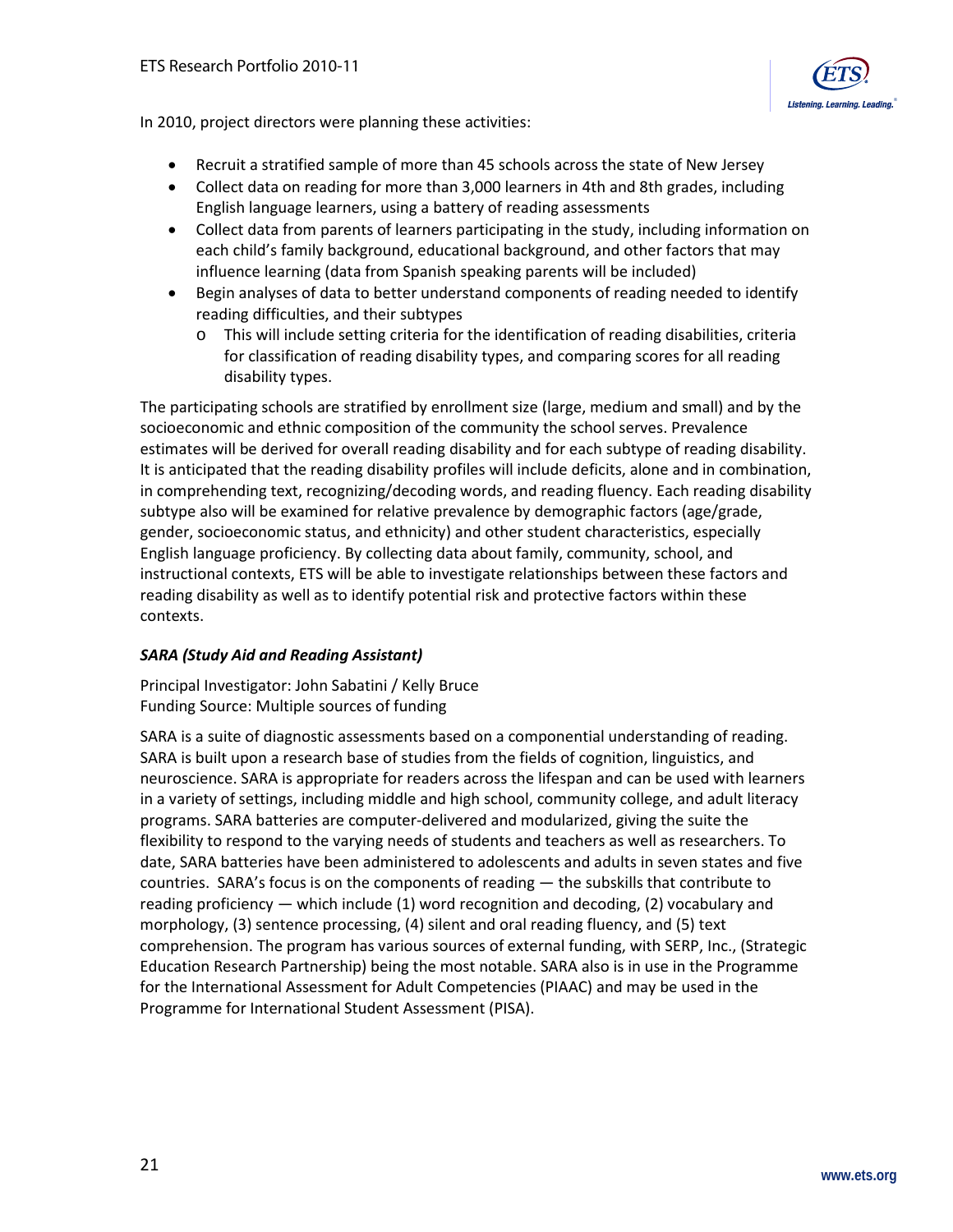

<span id="page-21-0"></span>In 2010, project directors were planning these activities:

- Collect field test data on the spring (post-test) version of the SARA from at least 5 participating middle schools
- Analyze SARA post-test data and produce research reports on subtest and item performance
- Develop SARA battery for use in PISA field trial in 2011 and analyze field trial results (contract is pending)
- Analyze results from the PIAAC field trial of 2010
- Conduct SARA data collection with adult learning centers in Philadelphia, PA, and provide professional development to adult learning instructors around the use of assessment data
- Continue SARA task and item development, particularly in partnership with allied projects in vocabulary and text analysis

#### *Noncognitive Assessments*

For most of its history, ETS has focused on assessing traditional academic skills—verbal reasoning, mathematical reasoning, and subject-specific knowledge in various academic disciplines. In recent years, the Research & Development division has placed a good deal of emphasis on assessing the so-called "noncognitive skills" because of a growing awareness within the research community of the relationship that personality and related noncognitive factors have to educational outcomes.

#### *Multimedia Assessment of Emotional Abilities*

Principal Investigator: Richard Roberts Funding Source: Army Research Institute

For this Army Research Institute (ARI) contract, ETS is developing assessment instruments according to a taxonomic model that evolved from recent research. Using a variety of both new and established methodologies, tests will be constructed and given to samples of community college and university students in the United States. The project is evaluating psychometric properties of these new measures as well as correlations with criteria like GPA, mental health, and perceived social support.

Research is ongoing. Findings thus far indicate that the multimedia assessments are face-valid and have acceptable measurement properties. Thus, Emotional Ability (EA) measures were shown to be reliable both internally and over time. Relationships with intelligence, other emotion measures, and personality were as might be expected in the light of current theory. Relationships with valued outcomes were also suggestive. For example, EA was found to be related to how happy participants reported being while doing different daily activities.

The approach used to assess satisfaction in this study is derived from an economic model and indicates that EA may play a role in worker (and by extension, soldier) satisfaction and productivity. Clearly, there is a need to conduct experimental studies (e.g., manipulating decision-making under stress and comparing people identified as high and low EA), but thus far scores from these assessments have demonstrable construct validity.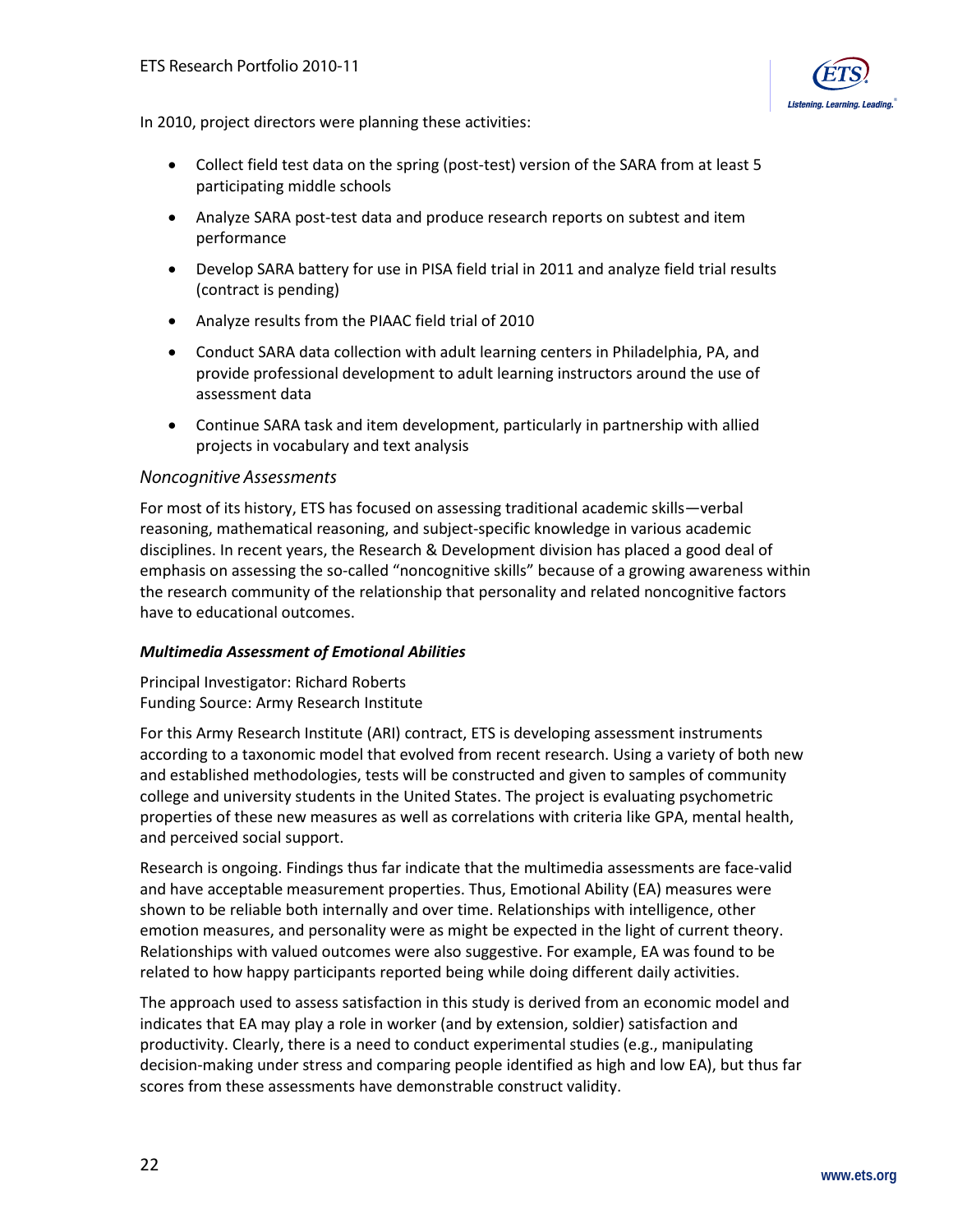

<span id="page-22-0"></span>ETS has used knowledge gained from this work to develop a module of ETS's ReadyEdge product. For its part, ARI is exploring use of the research in its applied selection research programs. Measures of EA could be used to identify personnel in need of increased training in working to understand and better manage their own emotions and the emotions of others. The new EA assessments are expected to be free from the adverse impact on minorities seen with traditional cognitive measures. In addition, the measures may provide predictive information regarding behaviors such as decision-making under stress, leadership, and working in a team that cognitive measures do not address.

In 2010, project directors were planning these activities:

- Complete experimental study examining whether emotional abilities predict decisionmaking under stress (collaboration with University of Cincinnati)
- Complete multivariate correlational study examining measures of emotional abilities and indicators of leadership
- Prepare manuscripts for peer-review publication
- Prepare and complete report for client
- Present findings at major conferences

#### *Assessment of People with Disabilities*

As a mission-driven organization, ETS is concerned that all students receive fair and valid assessments. A significant strand of activity within the Research and Development Division is devoted to meeting the special assessment needs of people with disabilities.

#### *Designing Accessible Reading Assessments (DARA)*

Principal Investigator: Cara Cahalan Laitusis Funding Source: U.S. Department of Education

The Designing Accessible Reading Assessments (DARA) project was funded by the USDOE in October 2004 and is one of three projects funded as part of the National Accessible Reading Assessment Projects (NARAP).

The DARA project is completing its program of research to support the design and development of an accessible diagnostic reading assessment for students with reading-based disabilities. The focus of the DARA research has been on a multi-stage test design that allows for the isolated measurement of the components of reading (decoding, fluency, vocabulary, and comprehension) when the student scores poorly on an integrated stage one reading comprehension assessment.

The research from the DARA project has included experimental design, psychometric analysis of operational test data, and more qualitative procedures such as focus groups and think-aloud studies. DARA project research was a key source for *Principles and Guidelines for Accessible Reading Assessments,* [\(www.narap.info/publications/reports/definingreadingprof.pdf\)](http://www.narap.info/publications/reports/definingreadingprof.pdf), which NARAP issued in 2009.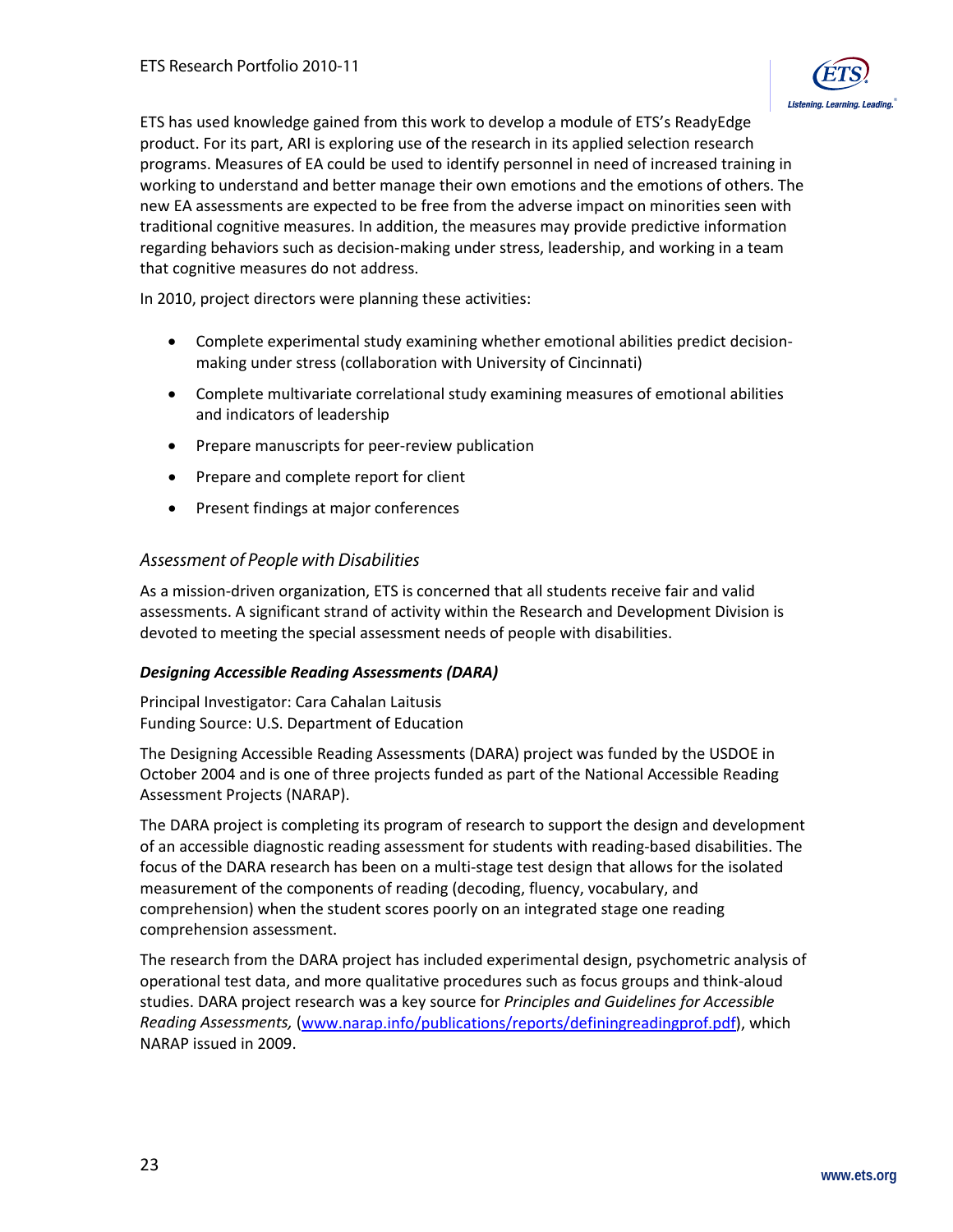

In 2010, project directors were planning these activities:

• Complete a field test of a two-stage component-based accessible reading assessment to 1,200 eighth-grade students in Massachusetts

The two-stage component-based accessible reading assessment will also include measure of oral reading fluency. The test design has implications for state accountability assessments as well as NAEP and could serve as a model for an adaptive assessment in an accountability framework. Detailed information can be found at the project Web sit[e www.ets.org/dara,](http://www.ets.org/dara) as well as the NARAP Web site [www.NARAP.info.](http://www.narap.info/)

#### *Technology Assisted Reading Assessment (TARA)*

Principal Investigator: Cara Cahalan Laitusis Funding Source: U.S. Department of Education

The U.S. Department of Education funded the Technology Assisted Reading Assessment (TARA) project in July 2006. TARA is one of three projects funded as part of the National Accessible Reading Assessment Projects (NARAP) and includes a program of research and development to improve reading assessments for students with visual impairments or blindness. TARA is examining the properties of existing assessments for students with visual impairments and is developing an assessment of reading with a particular focus on independent technology assisted reading. Supported by the Center for Applied Special Technology (CAST), ETS and the National Center on Educational Outcomes (NCEO) co-lead TARA.

TARA's program of research includes:

- Psychometric research, which uses data from operational state assessments to determine how effectively current reading and English language arts assessments perform for students with visual impairments or blindness
- Focus groups and observational interviews with assistive technology readers to determine the necessary skills required to be an independent and efficient assistive technology (AT) reader
- Survey of AT readers to define the population of students who would benefit from an assessment of technology assisted reading and to inform the test blueprint
- Usability studies to ensure the prototype assessments created for TARA and the other NARAP projects are accessible and valid for students with visual impairments and blindness

In 2010, project directors were planning these activities:

• Complete a field test of an on-demand performance assessment to 200 blind or low vision students across the United States

This assessment will measure a student's ability to independently access text (using assistive technology) and could be adapted to serve as a district or state accountability assessment. This test design model also could be employed to construct alternate assessments for tests that are difficult to render in an appropriate format for blind and low vision test takers (e.g., scenariobased technology enabled assessments). Detailed information and the first research reports can be found at the project website, [www.naraptara.info,](http://www.naraptara.info/) as well as the NARAP website, [www.NARAP.info.](http://www.narap.info/)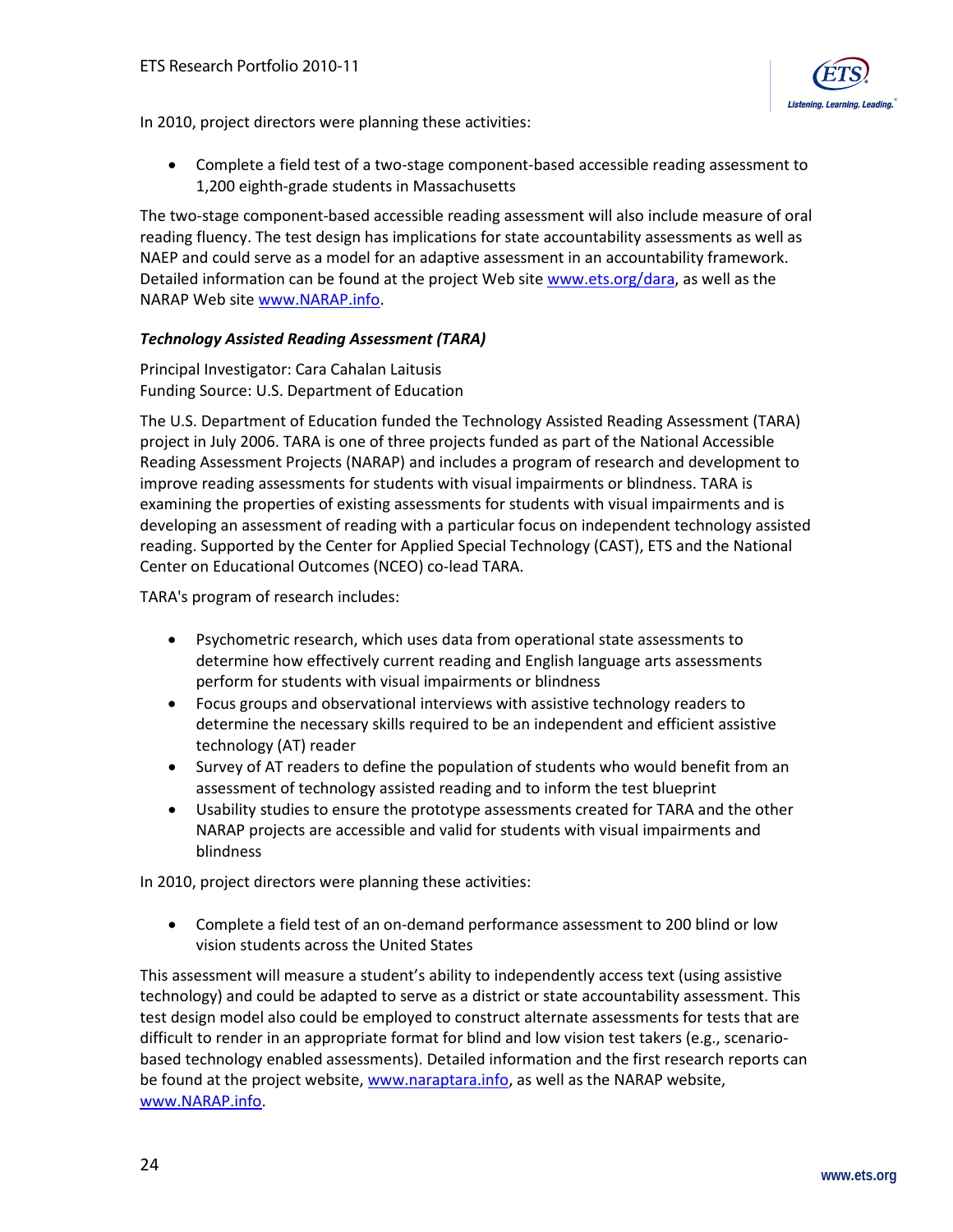#### *Feedback-and-Revision on Alternate Assessments Based on Modified Achievement Standards (AA-MAS) in Mathematics*

Principal Investigators: Cara Cahalan Laitusis / Yigal Atali Funding Source: U.S. Department of Education

With the National Center on Educational Outcomes (NCEO), ETS is investigating an approach to testing K-12 students with disabilities in which students are offered a second chance to answer a multiple choice question if they get the question wrong on the first attempt. The study stems from state efforts to show that their alternate assessment based on modified achievement standards (AA-MAS) meet the requirements of the U.S. Department of Education's Title I and IDEA regulations. Peer review of this evidence found that none of the states met the requirements and that an area for improvement was the research and rationale in support of modifications to test design and test item manipulation.

ETS and NCEO are exploring a feedback-and-revision model in which students who respond incorrectly to a test item would be able to revise their answer for partial credit. In the process, one distracter (wrong answer choice) would be removed after the student attempts the test item and the student would receive immediate feedback before making the revision. Prior research on providing immediate feedback-and-revision opportunities during assessments indicates that this change increases the reliability of test scores, reduces test anxiety, and improves learning. These benefits are expected to be particularly beneficial for students with learning disabilities on state assessments.

Awarded in January 2010, the project will begin with a series of small studies exploring a variety of response and scoring formats, item types, and content areas using cognitive interview methodology. Based on the results of these studies, the project team will conduct a large study to examine the psychometric and affective impact of revising wrong answer choices for partial credit on the reliability and validity of accountability assessment scores. A broad view of validity will include psychometric comparability and the accuracy of scores. In addition, the project team will examine the perceptions of students and their teachers on the testing experience and usefulness of test scores for instructional decision making.

In 2010, project directors were planning these activities:

- Attain firm commitments from states to participate in the study
- Set up cognitive interviews, including selecting and uploading test items for computerbased delivery and determining a system for data collection
- Conduct first set of cognitive interviews and consider revisions to the methodology based on the response
- Conduct second and third sets of cognitive interviews

#### *Measures of the Global Distribution of Human Capital*

As is made abundantly clear in the ETS report *America's Perfect Storm* [\(www.ets.org/Media/Research/pdf/PICSTORM.pdf\)](http://www.ets.org/Media/Research/pdf/PICSTORM.pdf), the United States and the world are facing crisis of human capital. Success in the 21st century will require a highly educated workforce. Policy makers — at both the national and international level — recognize the supreme

®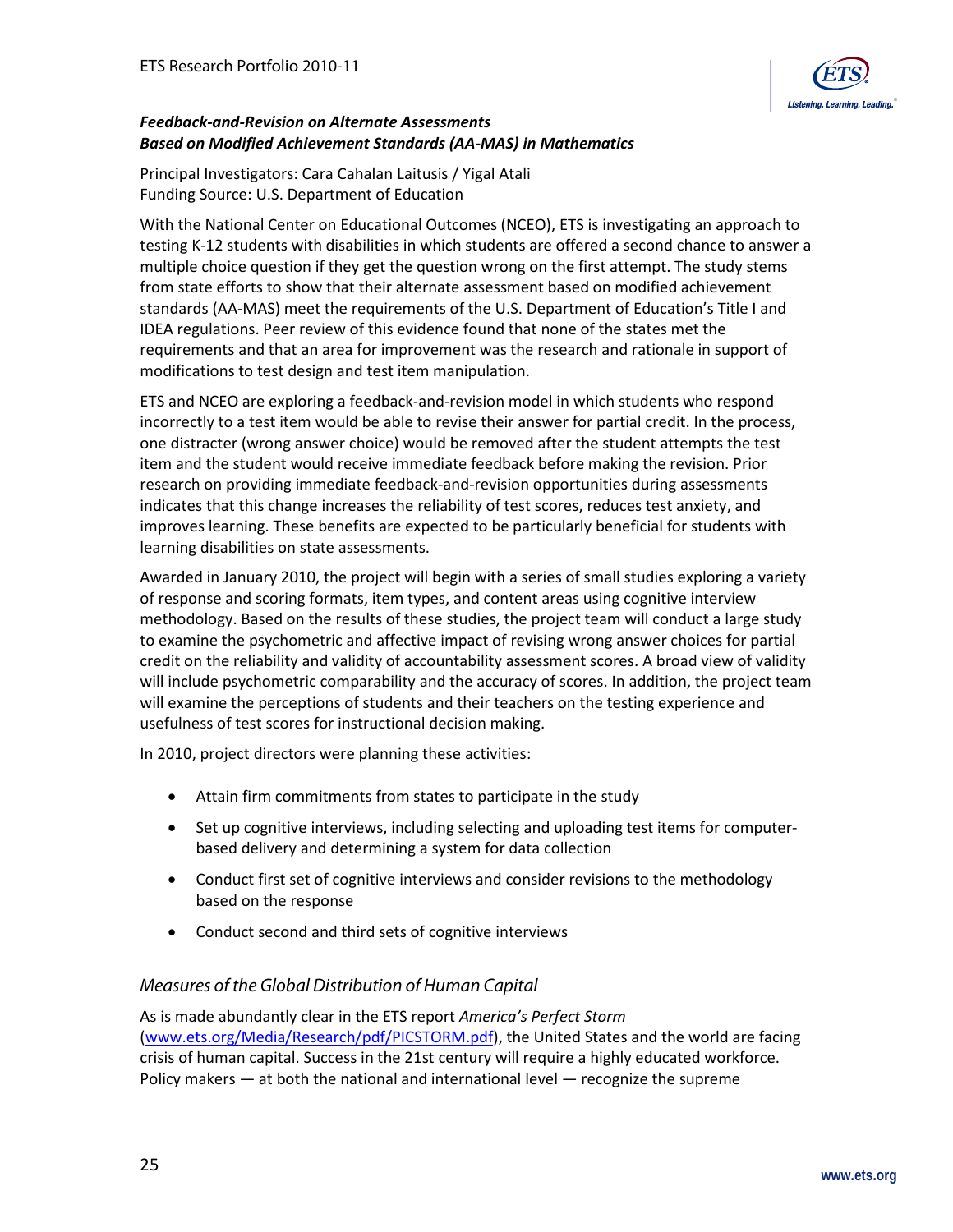

<span id="page-25-0"></span>importance of human capital in influencing the social, educational, and economic outcomes of individuals and societies.

An area of research related to the development of human capital is research into the effect of early childhood education. ETS Research & Development staff members support the Early Childhood Longitudinal Study (ECLS), a multi-year longitudinal study sponsored by the National Center for Educational Statistics, a center within the U.S. Department of Education's Institute of Education Sciences. The overall purpose of ECLS is to examine the effects of a number of family, school, community, and individual variables on children's development, early learning, and early performance in school. ETS's role in ECLS-related research is primarily to provide outcomes assessments. In addition ETS provides information about the psychometric properties of other assessments of early childhood education.

#### *Feasibility Study for an Assessment of Higher Education Learning Outcomes (AHELO)*

Principal Investigator: Thomas VanEssen/Claire Melican Funding Source: Organization for Economic Co-operation and Development (OECD) (ETS is a subrecipient to the Australian Council for Educational Research)

The OECD is sponsoring a feasibility study of its Assessment of Higher Education Learning Outcomes program. As part of a larger two-year effort funded in January 2010, ETS will be responsible for instrument development work for an economics assessment. The ETS development team is working with a group of economics experts to produce a framework that broadly reflects the current thinking in tertiary economics education. Guided by the framework, ETS will work with a group of national experts to develop an economics assessment that will be given to graduates majoring in the field in selected schools in five countries (Belgium [Flemish language], Italy, Mexico, the Netherlands, Russia, and the United States). The development team also will be involved in the field tests of the new AHELO economics test and the data analysis of the results. The team will prepare reports as needed and work with other contractors on the overall AHELO effort. If successful, the AHELO feasibility study will demonstrate that it is possible to provide meaningful international comparisons between institutions of higher education.

In 2010, project directors were planning these activities:

- Work with international expert group to develop a framework for economics
- Work with the international expert group to produce an economics assessment aligned with the framework
- Work with national project managers in Mexico, Russia, Italy, the Netherlands, and Belgium to prepare field work in 2011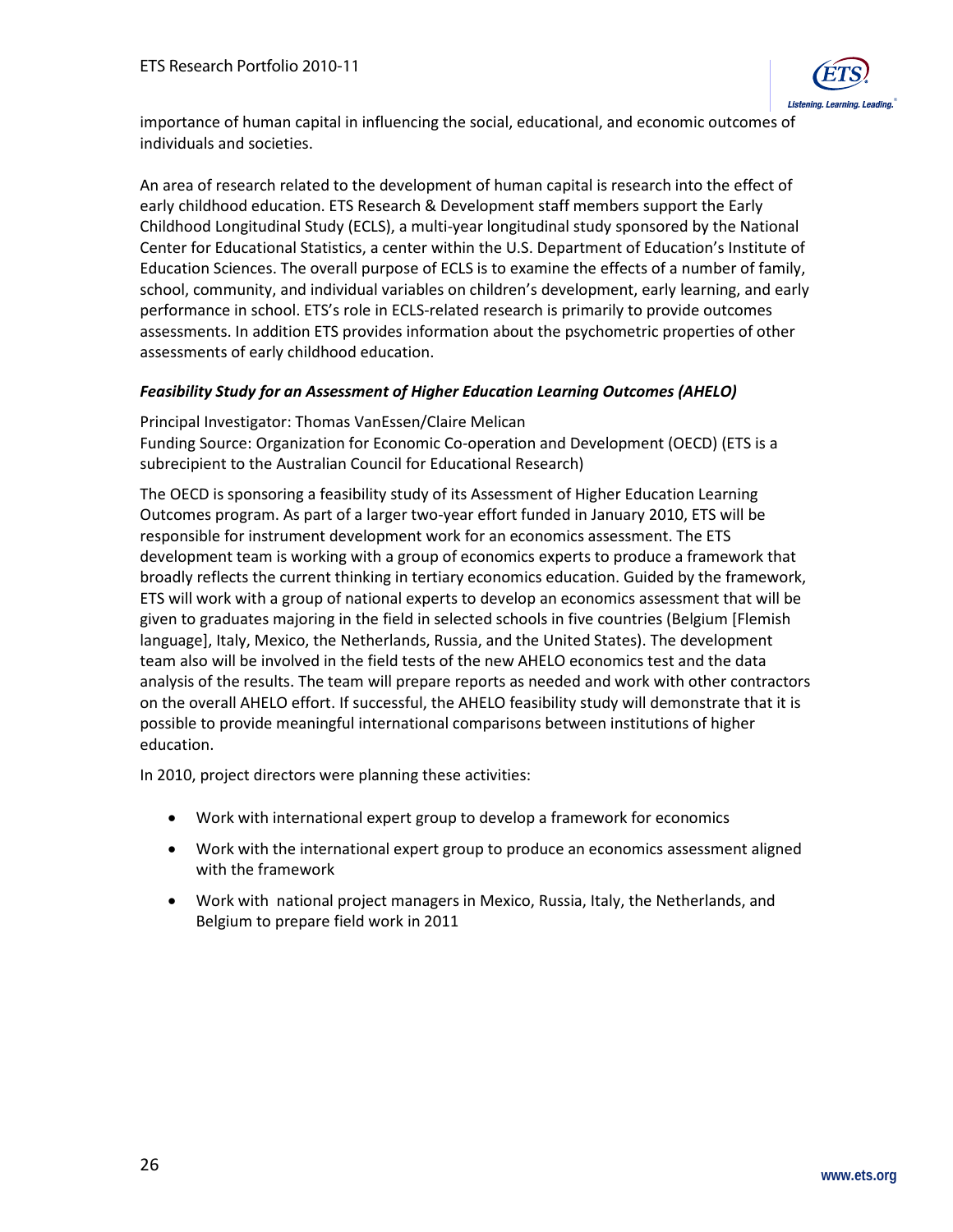

#### *Programme for the International Assessment for Adult Competencies (PIAAC)*

Principal Investigator: Irwin Kirsch / Claudia Tamassia Funding Source: Organization for Economic Co-operation and Development (OECD)

The OECD has contracted with ETS to manage the consortium responsible for the Programme for International Assessment of Adult Competencies (PIAAC). The five-year study will examine 21st-century skills of adults in more than two dozen countries. The assessment will take place across OECD and partner countries in 2011 with results published in 2013.

The survey assessment will measure the literacy and numeracy skills of people between the ages of 16 and 65. It also will look at how well these individuals solve problems in technology-rich environments. The OECD commissioned the assessment as a way of investigating the link between skills and outcomes in educational, social and labor-market contexts. Specifically, the OECD expects that PIAAC will accomplish several goals:

- Provide policymakers in each participating country with a profile of their country's adult population in terms of the knowledge, skills and competencies thought to underlie personal and societal success
- Assess the relationship between these competencies and various social, educational and economic outcomes
- Gauge how successful education and training systems are at generating these outcomes
- Help to identify the factors policymakers could address to enhance these competencies

The other organizations in the ETS-led consortium are: Westat, cApStAn, the University of Maastricht, Gesis-ZUMA, the German Institute for International Education Research and the International Association for the Evaluation of Educational Achievement.

In 2010, project directors were planning these activities:

- Complete a field test of the assessment, which will be administered in 41 languages in 27 countries
- Perform a quality control check of the operational features of the testing platform, including support procedures
- Confirm that resulting data is complimentary with other adult surveys, such as the International Adult Literacy Survey

#### *Programme for International Student Assessment (PISA)*

Principal Investigator: Patrick Kyllonen / Irwin Kirsch Funding Source: Organization for Economic Co-operation and Development (ETS is a subrecipient to the Australian Council for Educational Research)

The Programme for International Student Assessment (PISA) is a project of OECD. It assesses the reading, mathematics and science literacy of 15-year-old students. Three literacy domains are assessed: Reading; Mathematics; and Science. PISA assesses how well students approaching the end of their compulsory education are prepared for life beyond the classroom by focusing on the application of knowledge and skills to problems with a real-life context. The aim of PISA is to provide information on the following questions: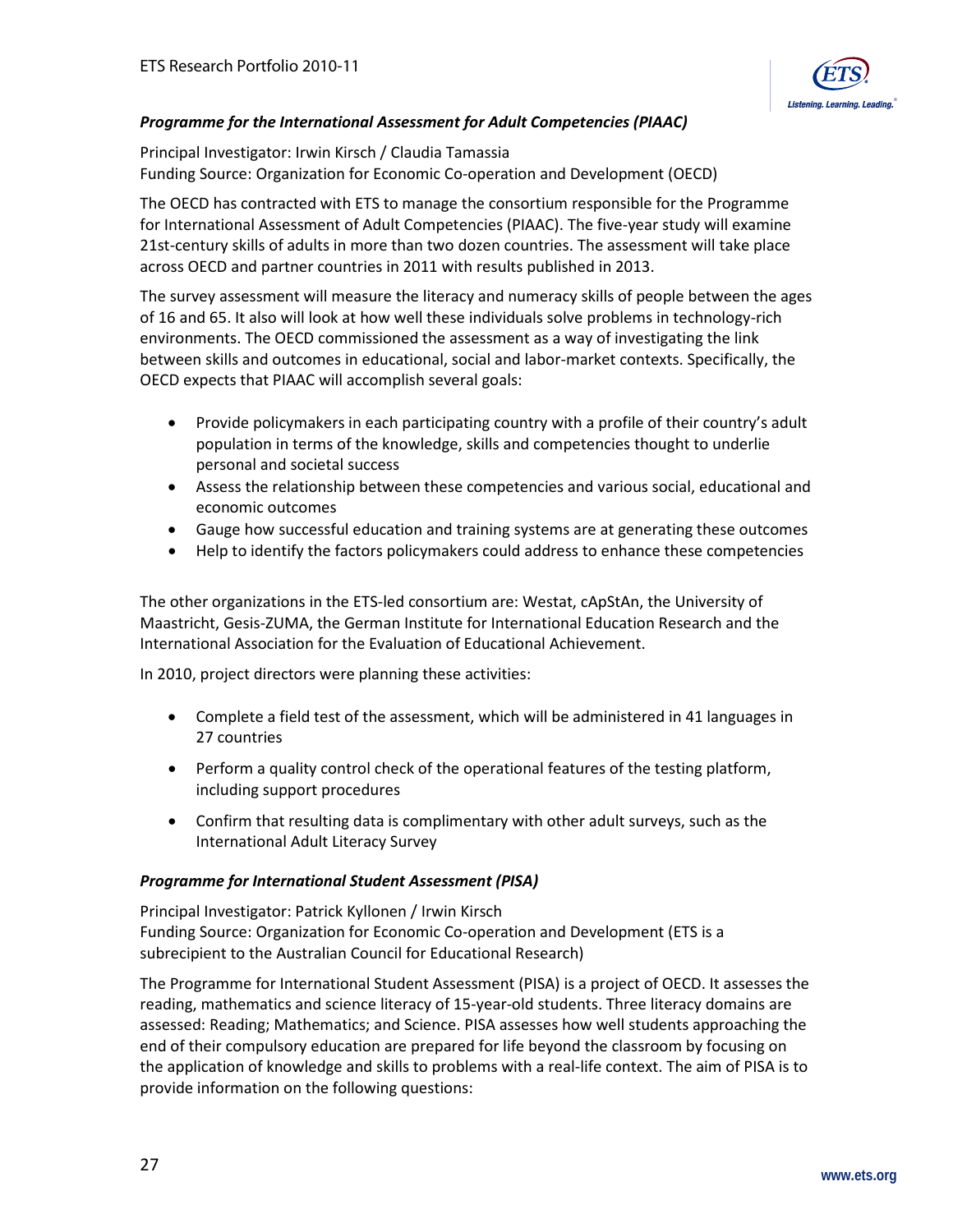

- How well are young adults prepared to meet the challenges of the future?
- Are they able to analyze reason and communicate their ideas effectively?
- Do they have the capacity to continue learning throughout life?
- Are some kinds of teaching and school organization more effective than others?

PISA provides information for use by policymakers and researchers throughout the world. Leading international experts work to develop the assessments whose results are comparable across different national and cultural contexts. The survey is implemented in three-yearly intervals. Tests are typically administered to between 4,500 and 10,000 students in each country.

ETS is part of a consortium led by the Australian Council for Educational Research (ACER) and is primarily responsible for the development of the PISA 2012 background questionnaires for students and schools participating in the assessment. Major activities to be completed in 2010:

- Conduct cross-national cognitive labs of the new PISA 2012 background questionnaire items in the United States, Germany, Hong Kong, Taiwan, China, Mexico, and Australia in both paper-and-pencil and computerized form
- Develop new background questionnaires to assess student health, student time use, parental attitudes, and other factors (countries will have the option to include these questionnaires in their PISA administration)

#### *U.S. Participation in the Program for International Assessment of Adult Competencies (PIAAC)*

#### Principal Investigator: Irwin Kirsch

Funding Source: U.S. Department of Education (ETS is a subrecipient to Westat)

The U.S. Department of Education has contracted Westat to manage the U.S. participation in the Programme for International Assessment of Adult Competencies (PIAAC). ETS manages the international consortium for the program. As a subrecipient to Westat, ETS is primarily responsible for the analysis and reporting of the U.S. results from the assessment. ETS will produce the first draft of an in-country report for the United States (set for release in 2013), and the effort will use software ETS developed for use in the NAEP Data Explorer to render tables and charts for the report. In 2010, project directors were planning these activities: :

- Work with the project lead to draft and finalize a sampling plan for a field test of the effort
- Help develop a recruitment and data plan for data collectors

#### *Test of International Math and Science (TIMSS)*

Principal Investigator: John Barone / Ted Blew Funding Source: U.S. Department of Education's Institute of Education Sciences

The Trends in International Mathematics and Science Study (TIMSS) is the largest and longest standing international comparative study of its kind to date. TIMSS 2007 is the fourth in a cycle of international comparative assessments dedicated to improving teaching and learning in mathematics and science for students around the world. TIMSS is carried out every four years at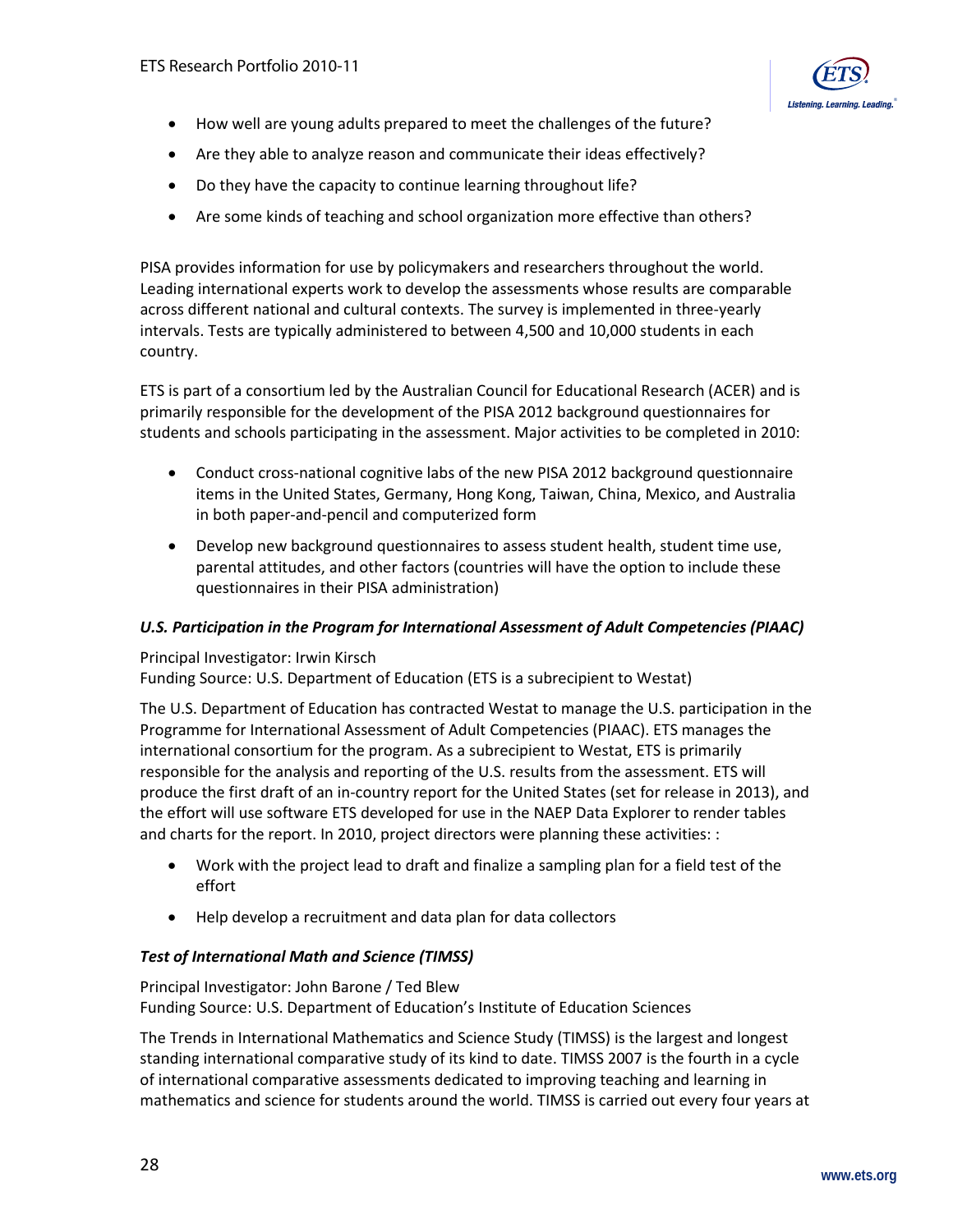

the fourth and eighth grades and provides data about trends in mathematics and science achievement over time. These studies are undertaken under the auspices of the International Association for the Evaluation of Educational Achievement (IEA), based in the Netherlands. The international coordination of TIMSS activities takes place out of Boston College.

ETS is a subcontractor to Boston College on this project and in 2010 will continue to offer technical support on the maintenance and use of the data set.

#### *Early Childhood Longitudinal Study, ECLS-K:11*

#### Principal Investigator: Michelle Najarian

Funding Source: Westat / U.S. Department of Education's Institute of Education Sciences

ETS is a subcontractor to Westat on this, the third in this series of longitudinal studies sponsored by the U.S. Department of Education's Institute of Education Sciences. Like its predecessors, the ECLS-K:11 provides a rich and comprehensive source of information on children's early learning and development, transitions into kindergarten and beyond, and progress through school for a new cohort of children. Coming more than a decade after the ECLS-K:98, it will allow crosscohort comparisons of two nationally-representative kindergarten classes experiencing different policy, educational, and demographic environments. The study will follow a nationally representative cohort of children in kindergarten in the 2010-2011 school year.

In 2010, project directors were planning these activities:

- Develop test forms in reading, math, and science for kindergarten, first and second grades for the national data collections in 2010-2013
- Analyze test data from the fall kindergarten national assessment in reading and math

#### *Head Start Family and Child Experiences Survey (FACES)*

Principal Investigator: Michelle Najarian Funding Source: Mathematica Policy Research / U.S. Department of Health and Human Services

Since its founding four decades ago, Head Start has served as the nation's premier federally funded early childhood intervention. Focusing on children in the years before formal schooling, often from families with multiple risks, it has provided a natural and national laboratory for a wide range of basic, prevention, early intervention, and program evaluation research. The Family and Child Experiences Survey (FACES), first launched in 1997 as a periodic, longitudinal study of program performance, remains Head Start's ongoing flagship research initiative. The study is designed to be a reliable source of data for describing the experiences of Head Start children and their families; the quality of Head Start classrooms; and the qualifications, credentials, and opinions of Head Start staff.

Mathematica's five-year study chronicles the 2006 cohort of approximately 3,500 three- and four-year-old children enrolled in 60 Head Start programs from around the country. Each cohort is followed from entrance into the Head Start program, through one or two years of program participation, with follow-up in the spring of kindergarten. Through direct child assessments in multiple domains, observations of Head Start classrooms, and interviews with Head Start parents, teachers, and administrators, FACES gathers comprehensive data on the cognitive and social-emotional development of Head Start children; the characteristics of their families; the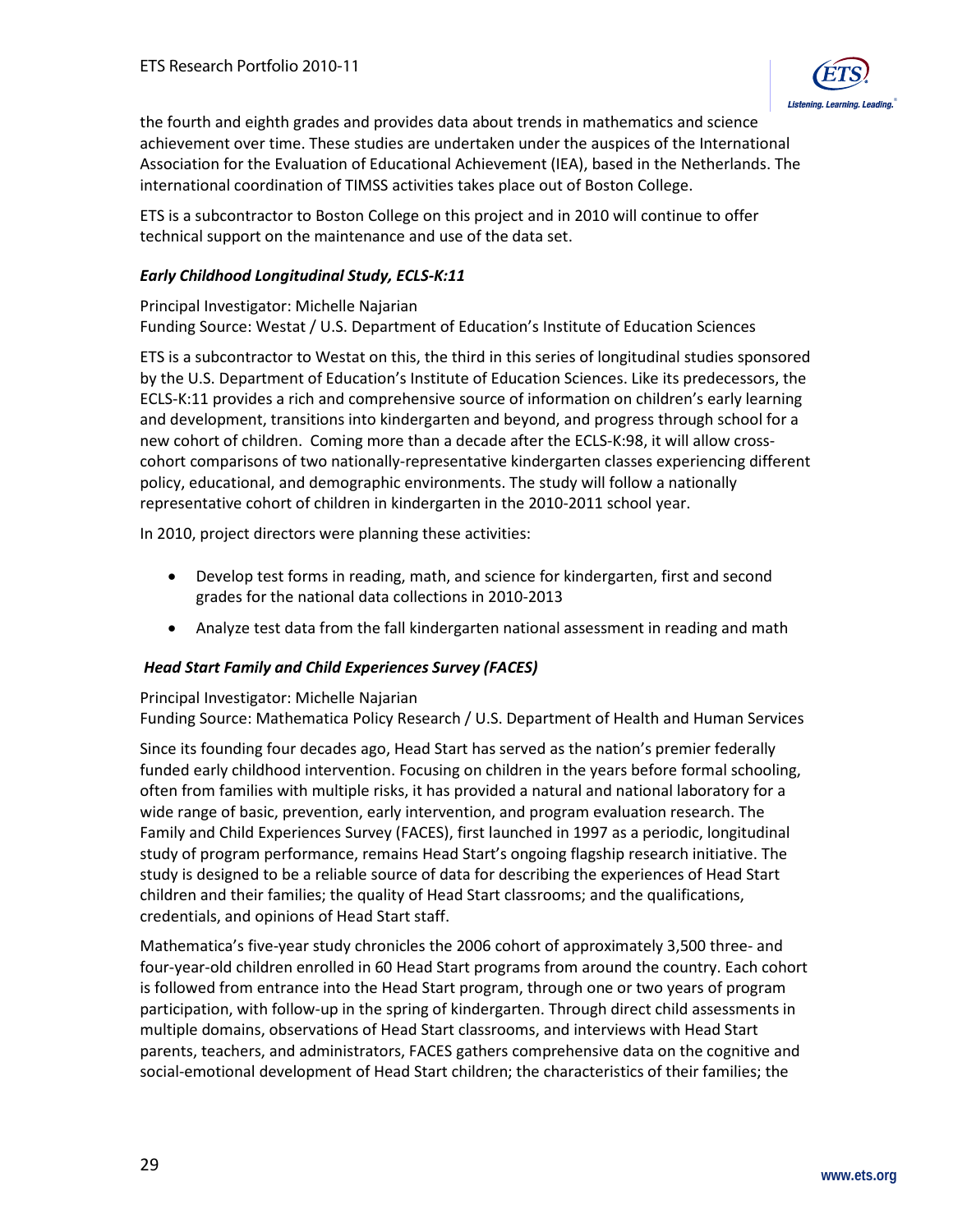<span id="page-29-0"></span>quality of Head Start classrooms; and the qualifications, credentials, and views of Head Start teachers and other program staff. ETS offers technical and data analysis support to this effort.

In 2010, project directors were planning these activities:

• Analyze test data from the fall 2009 and spring 2010 national assessments in math and letter recognition

# *Measures of Teaching Quality*

Good teaching is one of the most important factors influencing a child's education. Efforts to improve teaching quality are central to ETS's mission and the focus of considerable effort in Research and Development. ETS established the Center for Teaching Quality under the leadership of Drew Gitomer to further this work. Important grants from the Bill & Melinda Gates Foundation and the William T. Grant/Spencer Foundations testify to the importance of the work being carried out there.

# *Changing Landscape for Prospective Teachers in Career and Technical Education*

## Principal Investigator: Drew Gitomer

Funding Source: U.S. Department of Education's Institute of Education Sciences

With the significant amount of policy activity targeted at improving teacher quality, ETS is examining the changing characteristics of prospective teachers pursuing certification in career and technical education fields. The study compares demographic and academic characteristics for these teachers across two cohorts. The study also compares these cohorts of prospective CTE teachers with other certification areas using findings from an earlier ETS study, *The Academic Quality of Prospective Teachers: The Impact of Admissions and Licensure Testing* [\(www.ets.org/Media/Research/pdf/RR-03-35.pdf\)](http://www.ets.org/Media/Research/pdf/RR-03-35.pdf). The new study includes prospective career and technical education teachers who took licensure tests in the following areas: Agriculture, Business Education, Family and Consumer Science, Health Education, Marketing Education, and Technology Education. Each of these tests has been given in multiple states across the two cohorts. The states to be included in the study are those that (a) required the assessments listed above for purposes of initial teacher certification in the cohorts of 1994 to1997 and 2002 to 2005 and (b) that have a sufficient number of individuals who took the test in those years so that the state can be included in the analysis.

In 2010, project directors were planning these activities:

• Complete final report and issue an ETS research report on the results

# *National Comprehensive Center for Teacher Quality*

#### Principal Investigator: Laura Goe Funding Source: Learning Point Associates / U.S. Department of Education

ETS is part of a consortium led by Learning Point Associates (LPA) that has established the National Comprehensive Center for Teacher Quality. The center is funded through a five-year contract from the U.S. Department of Education and is part of the department's comprehensive center program that includes 16 regional centers and 5 national content centers. The mission of National Comprehensive Center for Teacher Quality is to ensure a highly qualified teacher in every classroom. In addition to ETS and Learning Point Associates, the partnership includes the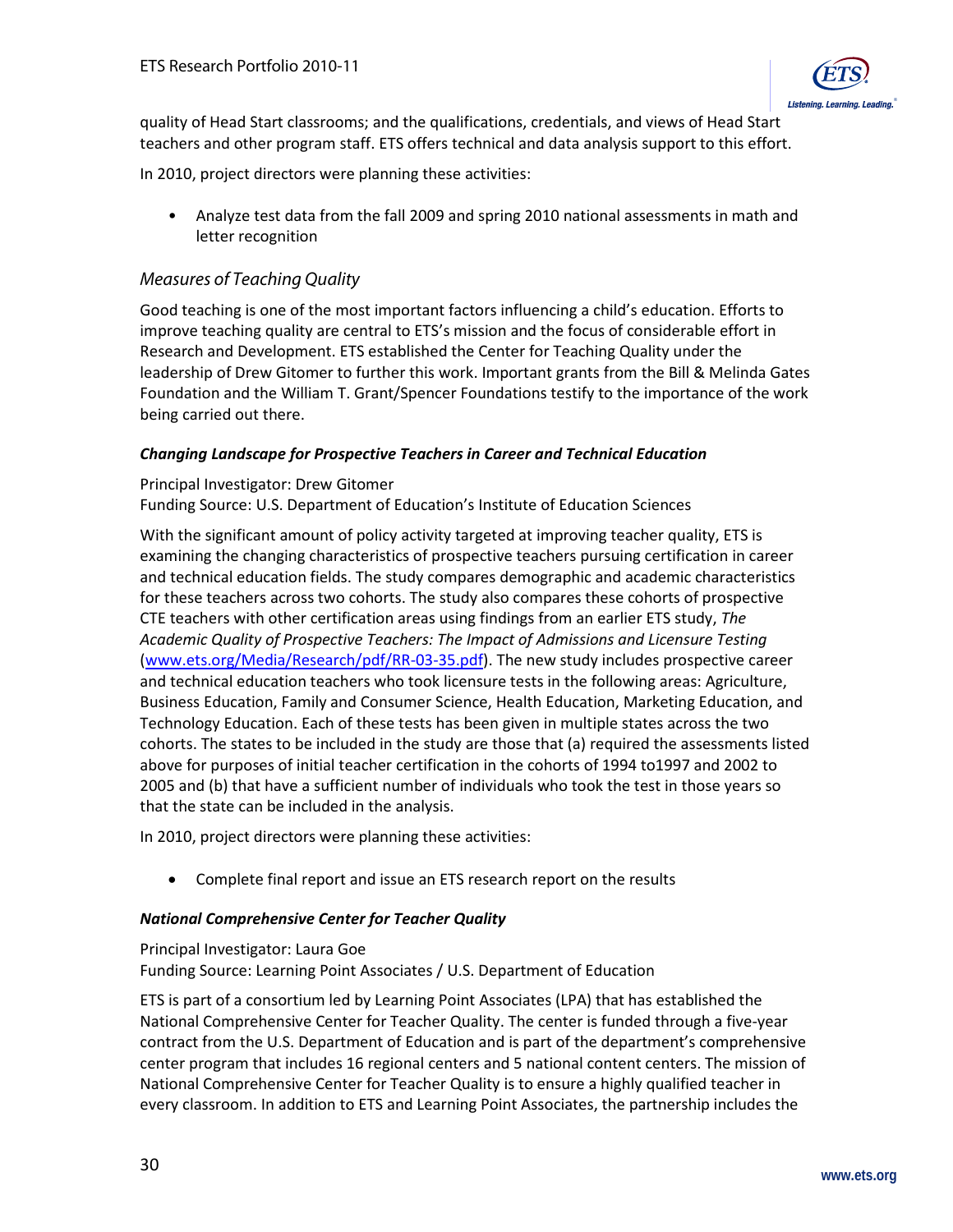

Education Commission of the States (ECS) and Vanderbilt University. Working together as the Center, they serve as a national resource for regional centers, state education agencies, and other educational stakeholders. The Center provides guidance for strengthening the quality of teaching—especially in high-poverty, low-performing, and hard-to-staff schools—as well as schools that serve students with special needs. The website, [www.tqsource.org,](http://www.tqsource.org/) provides interactive databases, comprehensive research studies, publications, and other resources.

In 2010, project directors were planning these activities:

- Continue to offer technical assistance to states
- Develop a work plan as requested by the U.S. Department of Education for an extension year
- Work with partners on a proposal for the next five-year cycle of funding support

#### *Understanding Teacher Quality*

Funding Source: Bill & Melinda Gates Foundation Principal Investigators: Drew Gitomer / Courtney Bell

ETS is leading a collaboration that will study teaching evaluation systems to gain a fuller understanding of what makes effective practice. The study also will investigate how various measures can provide information to support teacher development over the course of their careers. ETS is working with the University of Michigan's Institute for Social Research and The RAND Corporation on the "Understanding Teaching Quality" project. The Bill & Melinda Gates Foundation supports the effort through its Measures of Effective Teaching (MET) venture [\(www.metproject.org/\)](http://www.metproject.org/). The three-year project is evaluating the validity, utility and interrelationships of a range of measures currently in use to assess teaching effectiveness. The aim of the collaboration is to provide an empirical and methodological base for the development of robust teaching evaluation systems by the fall of 2012. The study is investigating the relationships of central teaching characteristics to student learning and engagement. These characteristics include qualities of instructional practice, classroom climate, and emotional support for students and teacher knowledge. For the study, the researchers are working with a group of middle school math and English language arts teachers over a two-year period. Each teacher is being observed four times over the course of one school year for the purpose of collecting evidence on a number of measures of teaching effectiveness. During these observational visits, the project team also is collecting data about student assignments and teacher knowledge. In 2010, project directors were planning these activities:

- Complete data collection for Year 1 and the first half of Year 2, including classroom observations, teacher knowledge assessments, classroom assignments, and Year 1 value-added estimates for teachers.
- Conduct initial analyses of the study's instruments and the relationships between instruments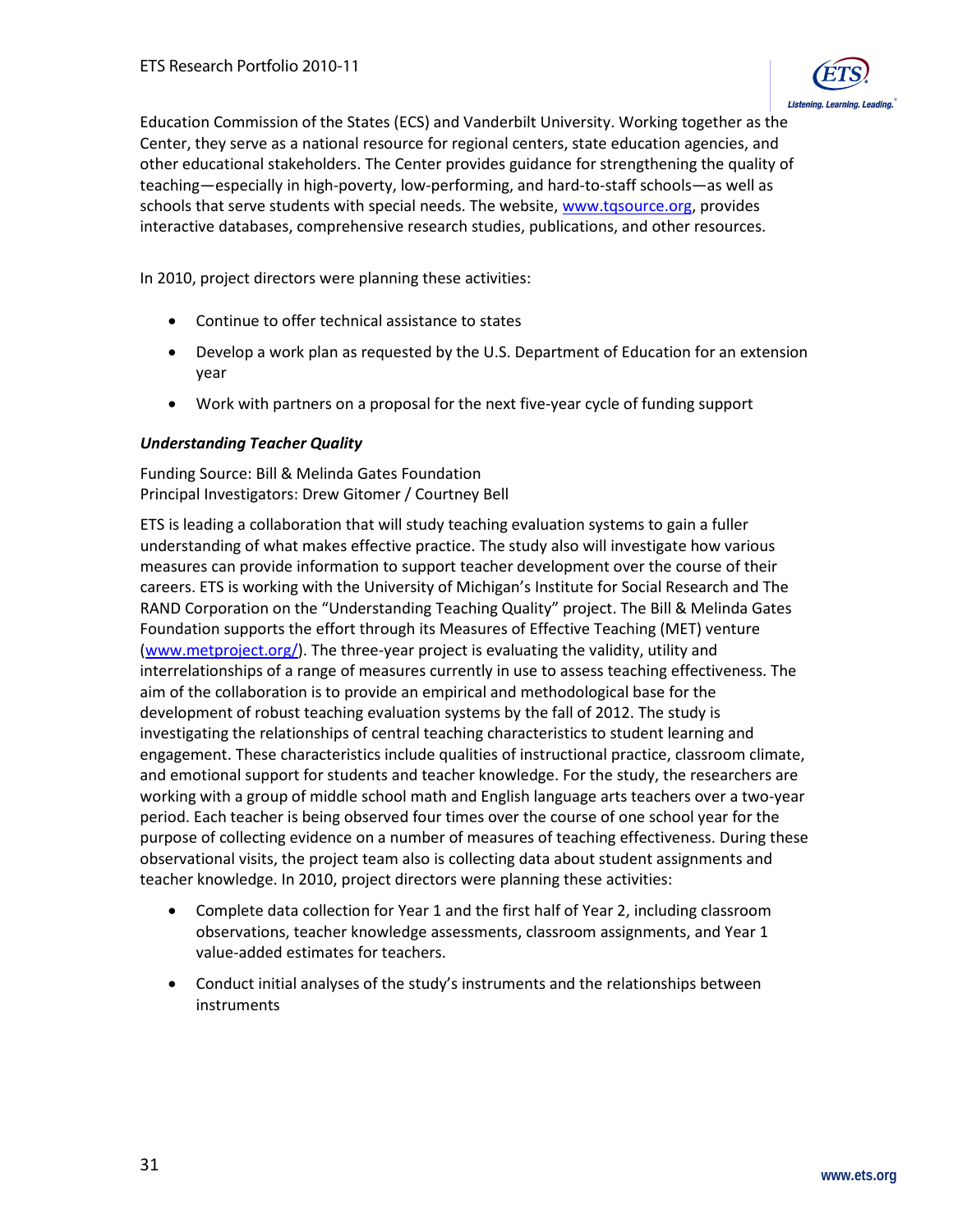

#### *Measures of Effective Teaching / Teacher Knowledge*

Principal Investigators: Drew Gitomer & Courtney Bell Funding Source: Bill & Melinda Gates Foundation

Researchers from ETS and the University of Michigan will design and develop assessments that measure teachers' knowledge of the specific subject matters they teach. The Bill & Melinda Gates Foundation supports the effort through its Measures of Effective Teaching (MET) venture [\(www.metproject.org/\)](http://www.metproject.org/). The basis of new measures will be a framework that taps into the specific subject matter knowledge teachers regularly use in their day-to-day practice. The effort will produce a set of assessments by December 2011. Through MET, the researchers will develop frameworks for the assessment of teacher knowledge with the specific focus on content pedagogy and content knowledge. The project team will then use the frameworks to develop assessments of teacher knowledge in mathematics and English language arts in grades 4-9 that address both general knowledge and specific focal topics.

In 2010, project directors were planning these activities:

- Develop assessments of Knowledge for Teaching for English Language Arts and Mathematics
- Complete a pilot test of the Knowledge for Teaching Assessments along with Praxis<sup>TM</sup> content measures and compare results
- Produce a framework for the design and development of knowledge for teaching assessments

#### *Toward an Understanding of Classroom Context*

Principal Investigators: Drew Gitomer / Courtney Bell Funding Source: William T. Grant and Spencer Foundations

ETS, the University of Virginia, and The RAND Corporation in 2008 were awarded a three-year grant to explore the best practices in implementing the secondary school version of the Classroom Assessment Scoring System (CLASS-S), a promising observational instrument that measures student-teacher interactions. The University of Virginia developed CLASS, and its use has been validated in more than 2,000 elementary school classrooms. The ETS-led effort will test the validity of the CLASS-S—an altered version of CLASS meant for use in secondary school classrooms. The research is assessing and refining different ways to implement CLASS to optimize its efficiency. The project is gathering data from eighth- and ninth-grade algebra classrooms using three different strategies for completing the CLASS: conventional observation by a classroom rater, video recording of classrooms to allow for offsite coding, and teacher selfassessment. For the validity analyses, the project is collecting measures of teacher and student characteristics, teachers' math knowledge for instruction and teachers' knowledge of instructional support. The team is comparing CLASS and other scores to the changes in student scores on a standardized algebra test.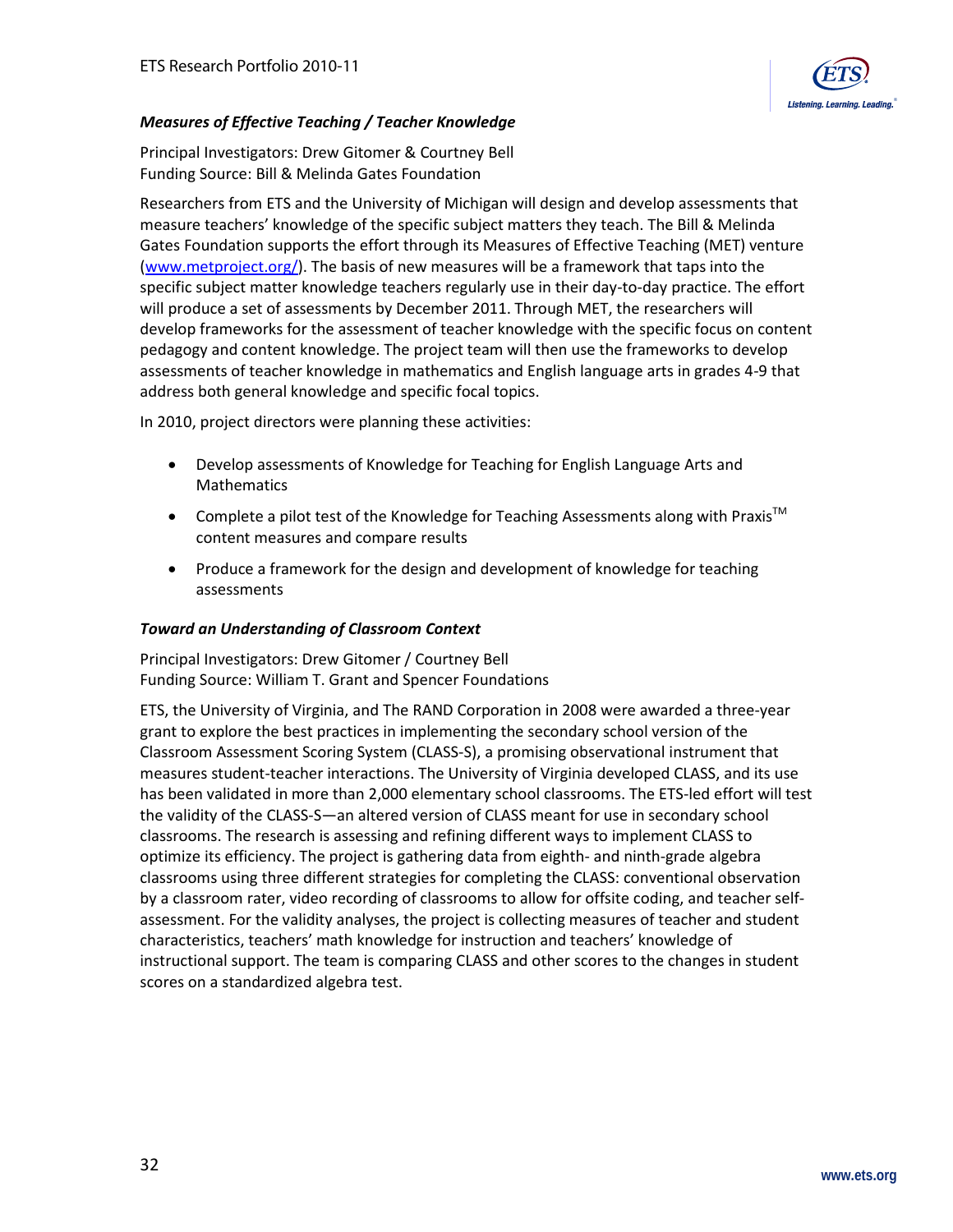

In 2010, project directors were planning these activities:

- Work with recruited school researchers to implement the study design, make the necessary school visits, and code the classroom performances live and via video recordings
- Use the data collected to help refine the Classroom Assessment Scoring System
- Write technical and training manuals for the system
- Begin to implement the dissemination plan
- Continue to consult with teachers, principals, technical experts, and stakeholders at the National Comprehensive Center for Teacher Quality

#### *A Technology-Rich Teacher Professional Development Intervention that Supports Contentbased Curriculum Development for English Language Learners*

#### Principal Investigator: Jill Burstein

Funding Source: U.S. Department of Education's Institute of Education Sciences, Educational Technology Program

The goal of this project is to develop a technology-rich teacher professional development package (TPD) to support in-service, content-area teachers in the preparation of accessible content materials to facilitate content comprehension, language skills and reading comprehension of ELLs. Through iterative pilot studies with in-service teachers enrolled in college level courses offered by Stanford University and George Washington University, ETS over the course of the study will develop and evaluate the feasibility of an online TPD package. This package includes two components: (1) *TPD component*, and (2) *Instructional Authoring component*. The *TPD component* will provide teachers with a rich set of teaching strategies targeting the diverse learning needs of English language learners. The *Instructional Authoring component* will allow teachers to apply linguistic insight gained in the TPD to pedagogically adapt content-area curriculum for English language learners. The *Instructional Authoring* tools will incorporate the use *Text Adaptor*, a Web-based tool developed by ETS to provide automated text analysis and support for efficiently adapting classroom texts and instructional materials to learner needs.

In 2010, project directors were planning these activities:

- Initiate development of the *Instructional Authoring component* tools, including iterative system evaluations that will inform the development of the final technology platform
- Begin integration of the TPD content into the George Washington University and Stanford University courses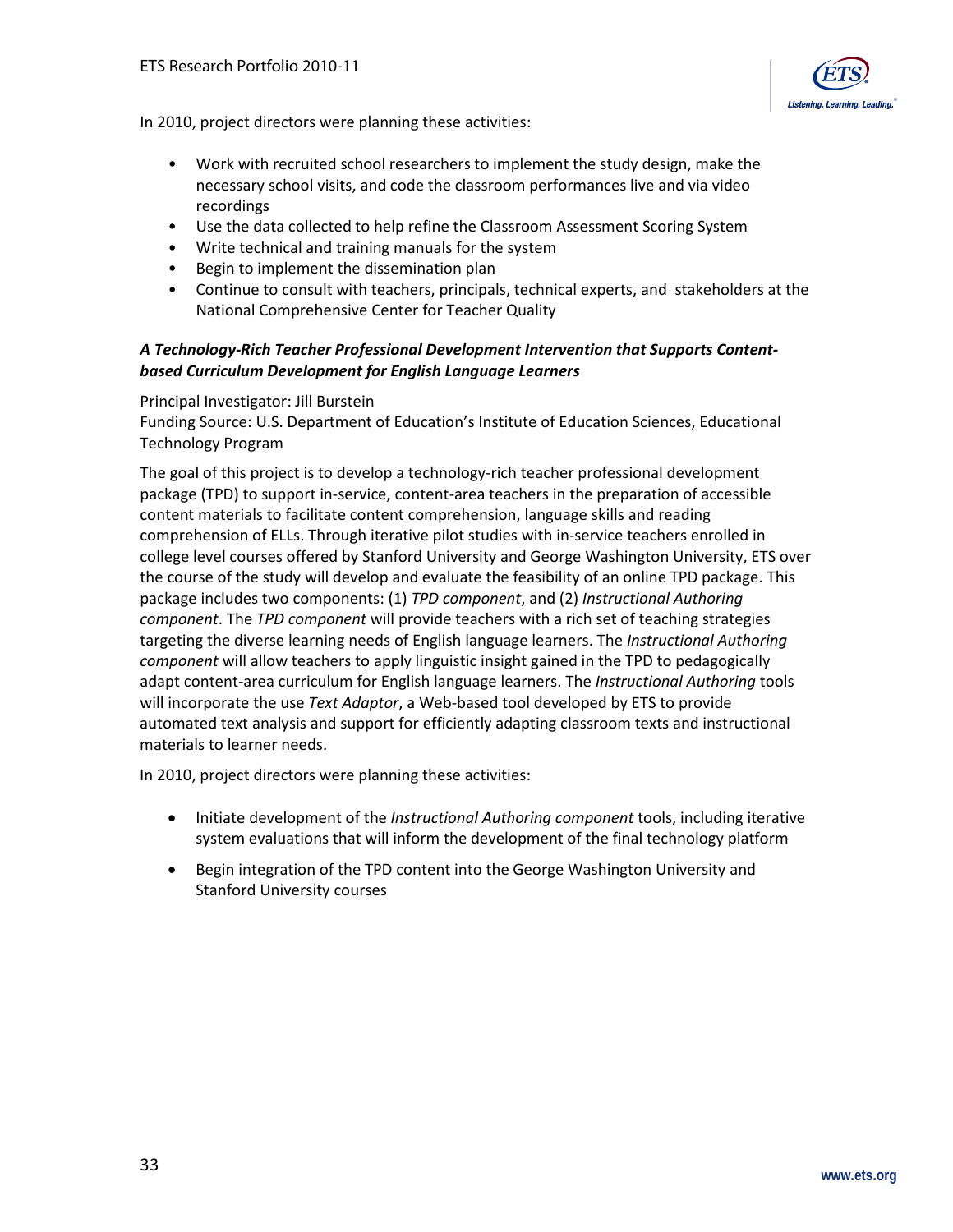

## <span id="page-33-0"></span>*Assessments in the Support of Learning*

An important strand of ETS's Research & Development activity concerns various efforts to expand the usefulness of assessment—especially efforts to use assessment in ways that go beyond summative (measures of what students have done) to measures that provide useful information that will support learning.

#### *Creation and Dissemination of Upper-elementary Mathematics Assessment Modules*

# Principal Investigator: Judy Hickman

Funding Source: Harvard Graduate School of Education / National Science Foundation

The project is part of the Harvard Graduate School of Education's Learning Mathematics for Teaching (LMT) effort. ETS has joined Harvard and University of Michigan Institute for Social Research on the project. To help provide better evidence regarding the effects of teacher learning on student outcomes, the project is designing and pilot testing growth-sensitive student assessment modules for the upper elementary grades. The modules have three distinct features. First, assessment tasks are being designed from the literature on student's cognitive growth in particular mathematical domains. The assessments are focused on specific areas (number and operations; geometry and measurement; pre-algebra) and tasks place students along a rough developmental spectrum to allow evaluators to gauge growth over the course of a school year. Second, the modules are aligned with focal points released by the National Council of Teachers of Mathematics and existing LMT teacher knowledge and classroom observation instruments. The latter provides the National Science Foundation's Math-Science Partnerships and others a suite of instruments to detect any effects of programs on improved teacher knowledge and student achievement. Finally, the instruments are machine-scoreable enabling their use in studies that must recruit a large numbers of students to ensure adequate power to detect program effects.

In 2010, project directors were planning these activities:

- Complete the spring field test in grades 4 and 5 in Florida schools of four test forms ( $N =$ 500) to get preliminary statistics on the items
- Use ETS's test development system to store items and statistics
- Prepare paper (specific to Geometry/Measurement) on Models of Mathematical Development
- Work with Geometry/Measurement Advisory Council to develop prototype items for new test modules (followed by piloting items)
- Design six test forms with vertical linking design
- Complete fall field test (followed by additional fields tests in the spring and fall of 2011) with students in grades 4 and 5 ( $N = 2,000$ )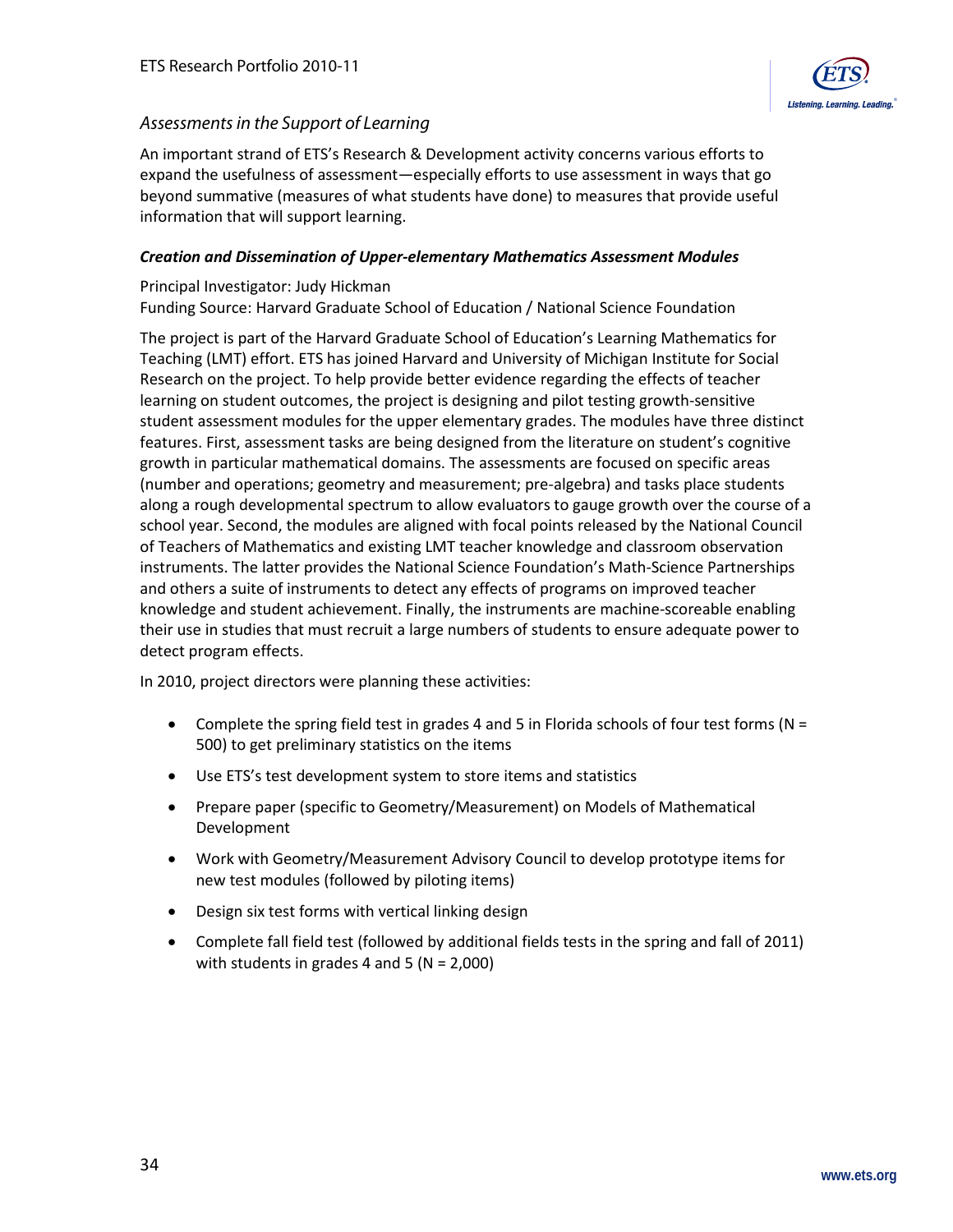

#### *Cumulative Learning Using Embedded Assessment Results (CLEAR)*

#### Principal Investigator: Lydia Liu Funding Source: University of California – Berkeley / National Science Foundation

This project is taking advantage of new technologies and research findings to investigate ways that science assessments can both capture and contribute to cumulative, integrated learning of key concepts in middle school courses. ETS is a subcontractor to the University of California – Berkeley on this project. The team is researching new forms of assessment that document students' accumulation of knowledge and also serve as learning events. Aligning assessment and instruction around the goal of promoting understanding can improve learning outcomes and make any science, technology, engineering and mathematics course more efficient.

The project team is designing pretests, posttests, annual, and embedded assessments. The scaffolded knowledge integration framework and the cumulative learning strategies are guiding the design of assessments and instruction. The team is tracking progress in knowledge integration as well as trajectories of student energy conceptions and misconceptions.

The CLEAR team is conducting cohort comparison studies and randomized experiments comparing alternative strategies for promoting coherence in four participating schools. The quasi-experimental (cohort comparison) and randomly assigned classroom comparison methods are being augmented with student interviews, video case studies, and classroom ethnographies. In 2010, project directors were planning these activities:

- Design annual post-test for all modules across the sixth and seventh grades
- Design new assessment types, such as the two-tier multiple-choice items, to capture student reasoning in an effective way
- Analyze data from the post-test and provide feedback to the CLEAR leadership team
- Disseminate research results at the National Association for Research in Science Teaching Conference

#### *Visualizing to Integrate Science Understanding for All Learners (VISUAL)*

#### Principal Investigator: Lydia Liu

Funding Source: University of California – Berkeley / National Science Foundation

ETS is a subcontractor to the University of California – Berkeley on this project. The project is a study of the effectiveness of interactive, online animations or visualizations—which include models, simulations, and virtual experiments—to affect instruction by making unseen scientific phenomena, such as chemical reactions, visible to learners. VISUAL aims to transform instruction in physical science by:

- Creating designs and assessments for visualizations that promote coherent understanding of physical science concepts,
- Developing visualization-based curriculum materials that broaden participation in physical science by motivating all learners to succeed, and
- Designing authorable, cyber-enabled instructional materials that implement successful practices and provide guidelines for future designers.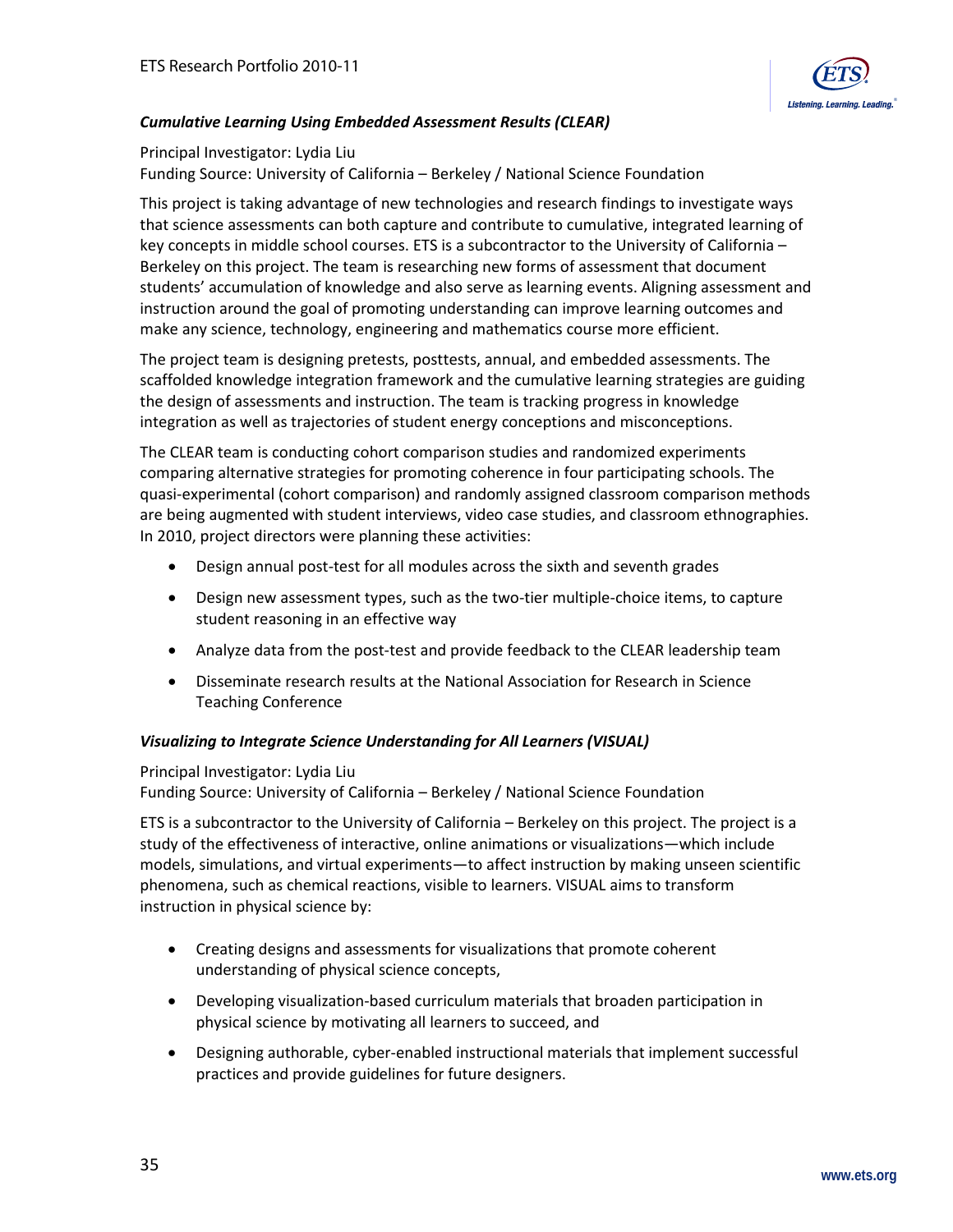

In 2010, project directors were planning these activities:

- Develop an assessment that will provide a baseline measure of students' science proficiency and can be used to compare to student performance after the instruction
- Validate the assessment after data collection, including looking at the psychometric properties of the items and their reliability
- Obtain feedback on the research plan through the project's advisory board meeting

#### *Enhancing the Formative Assessment Capacity in Pueblo School District 60*

#### Principal Investigator: Caroline Wylie

Funding Source: University of Colorado – Colorado Springs / U.S. Department of Education's Institute of Education Sciences

The University of Colorado – Colorado Springs is trying to enhance the formative assessment capacity of middle school mathematics and science teachers in the state's Pueblo School District 60. ETS's involvement in this project is twofold: (1) the university has purchased ETS's Keeping Learning on Track® (KLT™) Program and (2) the project is using ETS-developed diagnostic items in mathematics and science that can be used for classroom-based formative assessment purposes. The goal of the project is to examine the impact on teachers and students of supplementing the KLT program with the diagnostic items. In 2010, project directors were planning these activities:

- Collect base-line survey data from students and teachers prior to the KLT training
- Deliver the KLT training to teacher leaders in the district who will then form schoolbased teacher learning communities
- Provide the supplementary training and diagnostic items in the summer
- Collect ongoing data from teachers to understand programmatic impact of adding the supplementary materials

#### *Measuring the Development of Vocabulary and Word Learning to Support Content Area Reading and Learning*

#### Principal Investigator: Paul Deane

Funding Source: U.S. Department of Education's Institute of Education Sciences

The goal of this project is to develop improved methods for measuring vocabulary and word learning in specific subject areas such as social studies or science. It exploits natural language processing technologies to develop detailed maps of the vocabulary demands of different kinds of texts, and uses these maps to define a sampling strategy for assessing breadth of vocabulary knowledge. There are three main deliverables:

- 1. Topic maps based upon a statistical analysis of texts in a specific content areas
- 2. A well-validated battery of item types for assessing partial vocabulary knowledge, making it possible to obtain much more precise measurement when (as is often the case) students have not yet fully mastered more advanced or difficult vocabulary
- 3. A set of assessments designed to measure breadth and depth of vocabulary knowledge in two specific domains (world history & biological science) at the middle school level

The focus is on subject-matter instruction at the middle school level (the time when domainspecific vocabularies first play an important role in instruction) with the specific goal of developing assessments of vocabulary knowledge in middle school social studies and science.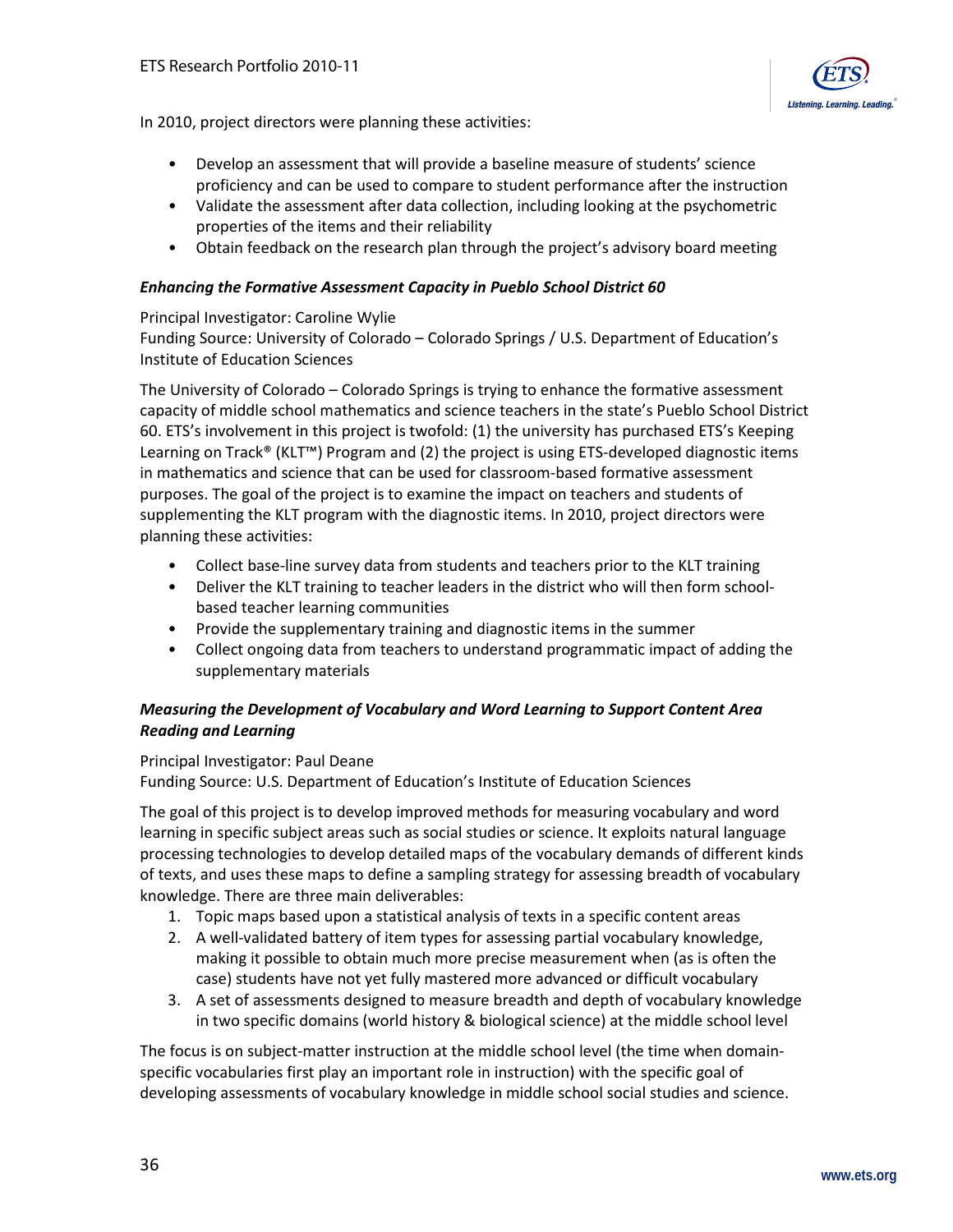

Work on the project is proceeding in two strands: (1) development of hierarchal topic analyses and (2) development of a set of tasks to measure vocabulary depth). In 2010, project directors were planning these activities:

- Development of hierarchal topic analyses
	- o Complete review of corpus generated by algorithms used to define word associates between topically important words
	- o Complete validation of topic hierarchies by content experts
	- o Implement software to document the salient topics in the collection of lesson plans and encyclopedia articles covering the major topics of the two domains (world history and biological science)
	- o Design the world history and biological science assessments using the data provided by the earlier studies and software
- Development of a set of tasks to measure vocabulary depth
	- o Complete analysis of data from two pilots tests (pre- and post-test) administered in Year 1 with an independent, parallel project (Word Generation project lead by Catherine Snow)
	- o Take items from the pilot studies and administer them in an in-subject study to evaluate item performance and interaction
	- o Analyze the in-subject assessment data

#### *Keeping Learning on Track Program High School Project*

Principal Investigator: Cynthia Tocci

Funding Source: Bill & Melinda Gates Foundation (This work is funded under "Using Assessment to Help Students Succeed" grant, which is directed by Thomas Van Essen)

The goal of the Keeping Learning on Track<sup>®</sup> Program is to improve the assessment for learning practices of high school math and science teachers and to impact student learning. The KLT program is a sustained, interactive two-year professional development program that supports teachers to adopt assessment for learning strategies that research has shown to greatly increase student learning. Through initial workshops followed by sustained engagement in school-based teacher learning communities, KLT introduces teachers to a wide range of classroom techniques, all unified by the idea: using evidence of student learning to adapt real-time instruction to meet students' immediate learning needs. As a result of the activities in 2010 ETS hopes to have made an impact in several high need school districts and to have gained additional knowledge about the operational impact of KLT. In 2010, project directors were planning these activities:

- Complete a third administration of the assessment for learning vignettes with the teachers who will have experienced the program for two full years
- Survey the teachers on their program experience including having them estimate the time committed to enact the program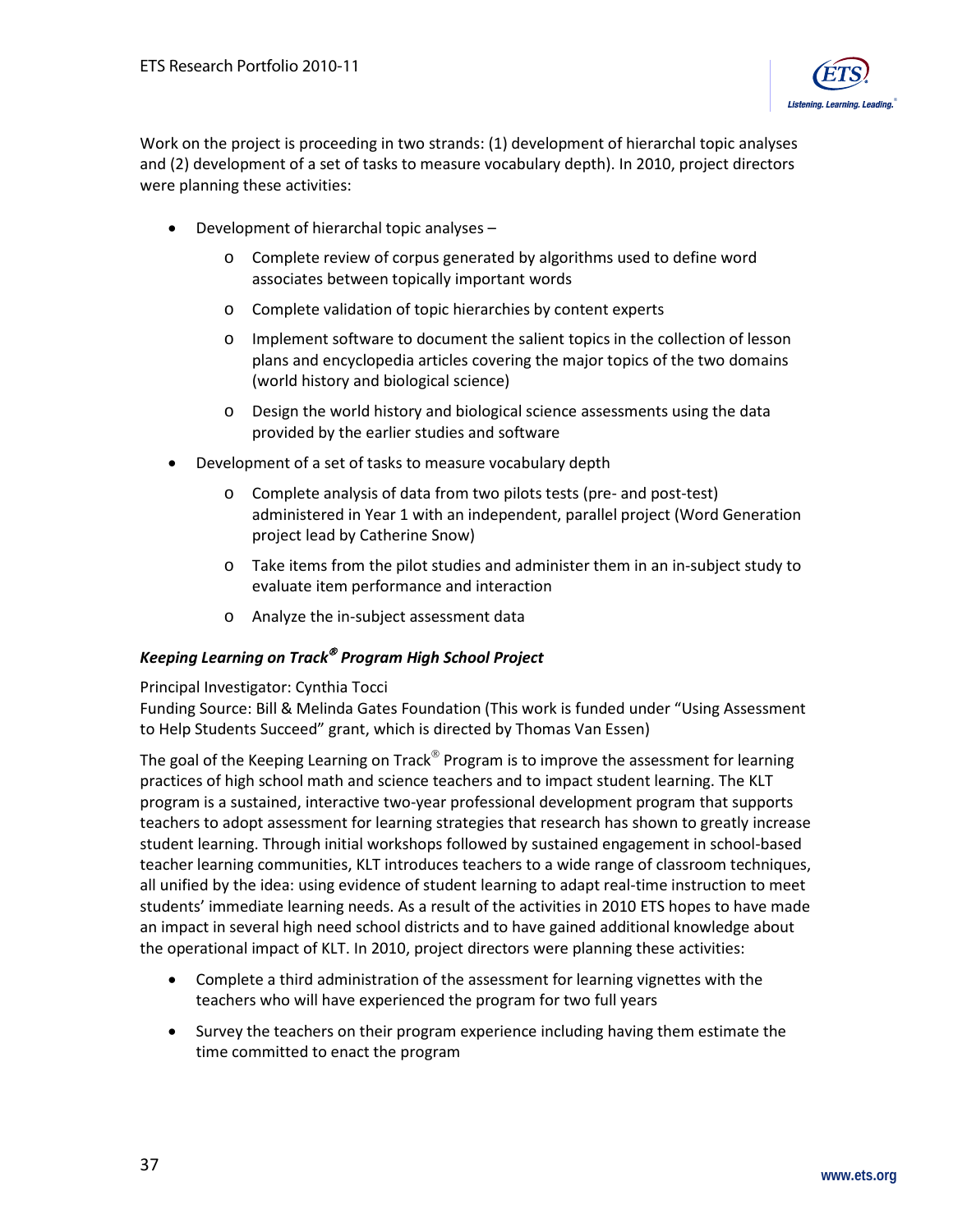

## <span id="page-37-0"></span>*Advanced Psychometrics*

An important part of ETS's mission is to advance the field of psychometrics. Much of that work is funded though the ETS research allocation process. However, it is a goal of the Center for External Research to secure outside funding for theoretical and methodological work that is of general interest to the educational research community.

#### *IEA-ETS Research Institute (IERI)*

Principal Investigator: Irwin Kirsch / Eugene Gonzalez

Funding Source: International Association for the Evaluation of Educational Achievement (IEA) / Educational Testing Service

The IERI is a collaborative effort between ETS and the IEA Data Processing and Research Center that focuses on improving the science of large-scale assessments. The IERI undertakes activities around three broad areas of work that include research studies related to the development and implementation of large-scale assessments; professional development and training; and dissemination of research findings and information gathered through large-scale assessments. The label "virtual" is attached to the research area to emphasize that the research projects are hosted in the funding institutions, but are facilitated by Web-based collaboration as well as by the shared joint expertise of researchers involved in work on large-scale assessments. The aim of this virtual research area is to contribute to the science of large-scale assessments so that the best available information is provided to policy makers and researchers from around the world. Major activities to be performed in 2010:

- Hold a two-day IERI Large Scale Assessment Conference that will bring together international experts to address *Methodological Issues around Large Scale Assessments*
- Hold spring IERI Academy
- Release a third volume its monograph series on large scale assessment